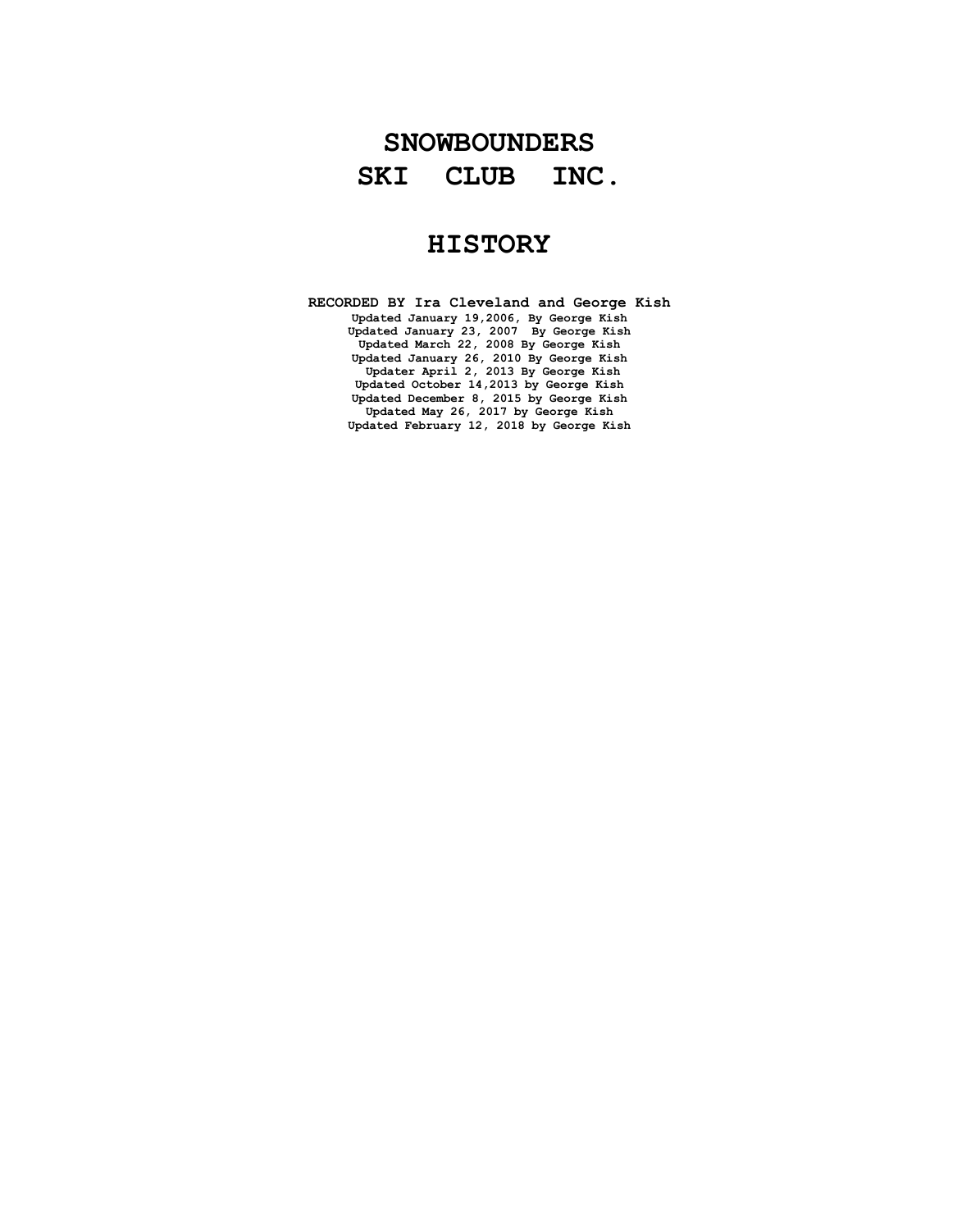#### **SNOWBOUNDERS SKI CLUB INC.**

 THE SNOWBOUNDERS SKI CLUB WAS FORMED IN THE SEASON OF 1962/63 AT THE NORTH AMERICAN, AUTONETICS FACILITY IN ANAHEIM CALIFORNIA. THE CLUB WAS FORMED BY EMPLOYEES TRANSFERRED FROM THE DOWNEY FACILITY WHO BELONGED TO THE LANGLAUFERS SKI CLUB. THE LANGLAUFERS WAS CONSIDERED OUR SISTER CLUB AT THE TIME.

 THE MEMBERSHIP COMPRISED OF EMPLOYEES AND THEIR FAMILIES, ALLOWING FOR 20% OF THE GENERAL MEMBERSHIP TO BE NON-EMPLOYEES. AND ALL ELECTED OFFICERS HAD TO BE EMPLOYEES OF NORTH AMERICAN AVIATION. DURING THIS TIME THE CLUB USED THE RECREATION FACILITIES EXPENSE FREE. THE COMPANY ALSO SUBSIDIZED THE RACE TROPHY PURCHASE AND PROVIDED FOR THE CLUB MAILING.(WE NOW PAY THIS FROM MEMBERSHIP DUES AND FUND RAISERS.)

 THE CLUB DEVELOPED BY-LAWS WHICH DESCRIBE THE FUNCTIONS AND RESPONSIBILITIES OF ALL ELECTED, APPOINTED OFFICES AND MEMBERSHIP OF THE CLUB.

 THE CLUB FILED THE "ARTICLE OF INCORPORATION OF SNOWBOUNDERS SKI CLUB" AND RECORDED SAME IN THE STATE OF CALIFORNIA ON MAY 17, 1968. THE BOARD MEMBERS OF THE CLUB AT THIS TIME WERE AS FOLLOWS:

| NORMAN A. ANDERSON | IRA CLEVELAND |
|--------------------|---------------|
| RANDY HILTPOLD     | DIANE DONEGAN |
| JAMES HALBACH      | MERIAM KEITH  |
| SANDY SAGEHORN     |               |

 THE CLUB PIN WAS SELECTED BY A PANEL OF SNOWBOUNDERS FROM SEVERAL SUBMITTED BY MEMBERS. THE PIN WE PRESENTLY HAVE WAS A DESIGN SUBMITTED BY JIM HALBACH.

 THE CLUB SUPPORTS BOTH SUMMER AND WINTER ACTIVITIES. DURING THE WINTER MONTHS WE SCHEDULE WEEKEND TRIPS TO MAMMOTH MOUNTAIN. LEAVING ANAHEIM ON FRIDAY EVENING, RETURNING SUNDAY EVENING. THESE TRIPS IN THE PAST, HAD BEEN SCHEDULED EVERY OTHER WEEKEND STARTING IN DECEMBER THROUGH MAY. WE HAVE GONE WITH AS MANY AS FOUR BUSSES ON A WEEKEND TO WHERE WE ARE AT PRESENT OF ONE BUS, ONE TRIP PER MONTH.

 WE ALSO SCHEDULE AT LEAST TWO LONG TRIPS PER YEAR, ONE ACROSS THE NEW YEARS HOLIDAY AND THE SECOND DURING THE LAST PART OF THE JANUARY LOW SEASON.

 THERE ARE SEVERAL PARTIES HELD DURING THE WINTER MONTHS TO ENTERTAIN THE MEMBERS. THESE ARE HALLOWEEN PARTY AND THE TRADITIONAL CHRISTMAS PROGRESSIVE DINNER.

 DURING THE SUMMER MONTHS WE HAVE ICE CREAM SOCIALS, HOUSE BOATING TRIPS ON LAKE POWELL, FLOTILLAS TO CATALINA ISLAND, THE ANNUAL PICNIC AT A.C.RUBEL PARK AND SCHEDULED BIKE RIDES AND HIKING TRIPS.

 THERE USED TO BE TWO WELL KNOWN SOFTBALL TEAMS IN THE SKI CLUB, BOB'S BUBBIES AND JIM'S G-STRINGS. THE TEAMS WOULD CONSIST OF OVER 20 PLAYERS EACH AND HAD TO CONSUME PLENTY OF BEER DURING THE GAME ON THE DAY OF THE PICNIC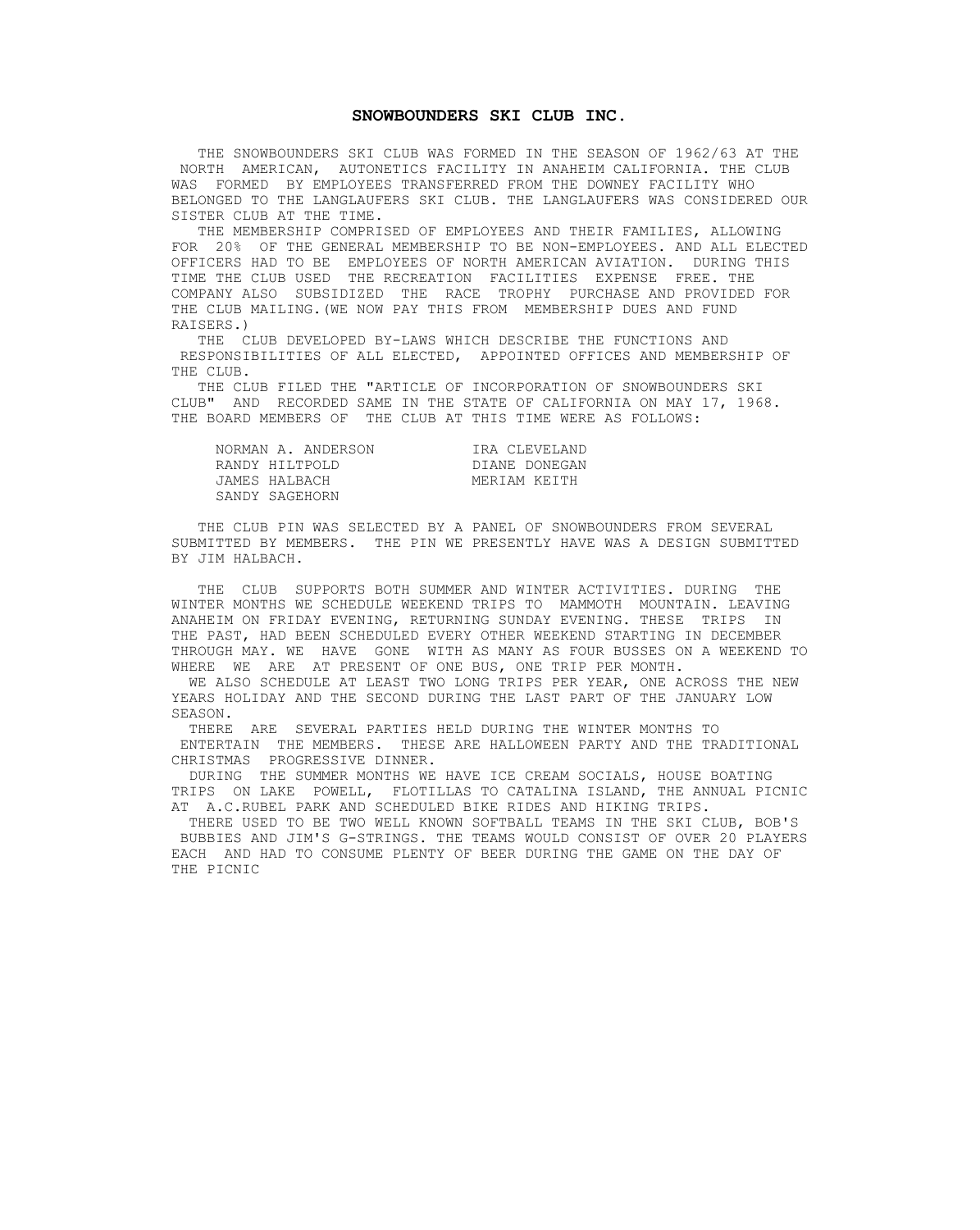

Spirit Award See list in this document

> FWSA INTERAMURAL RACE 65-66

HANSEL & GRETEL RACE Most active club 62 Hollywood S.C. 63 Hollywood S.C. 64 Snowbounders S.C. 65 Snowbounders S.C. 66 Snowbounders S.C. The Snowbounders Retired the trophy with the three consecutive winning years

68 Most Active Ski Club 69 Presented by: Sierra Skiers Service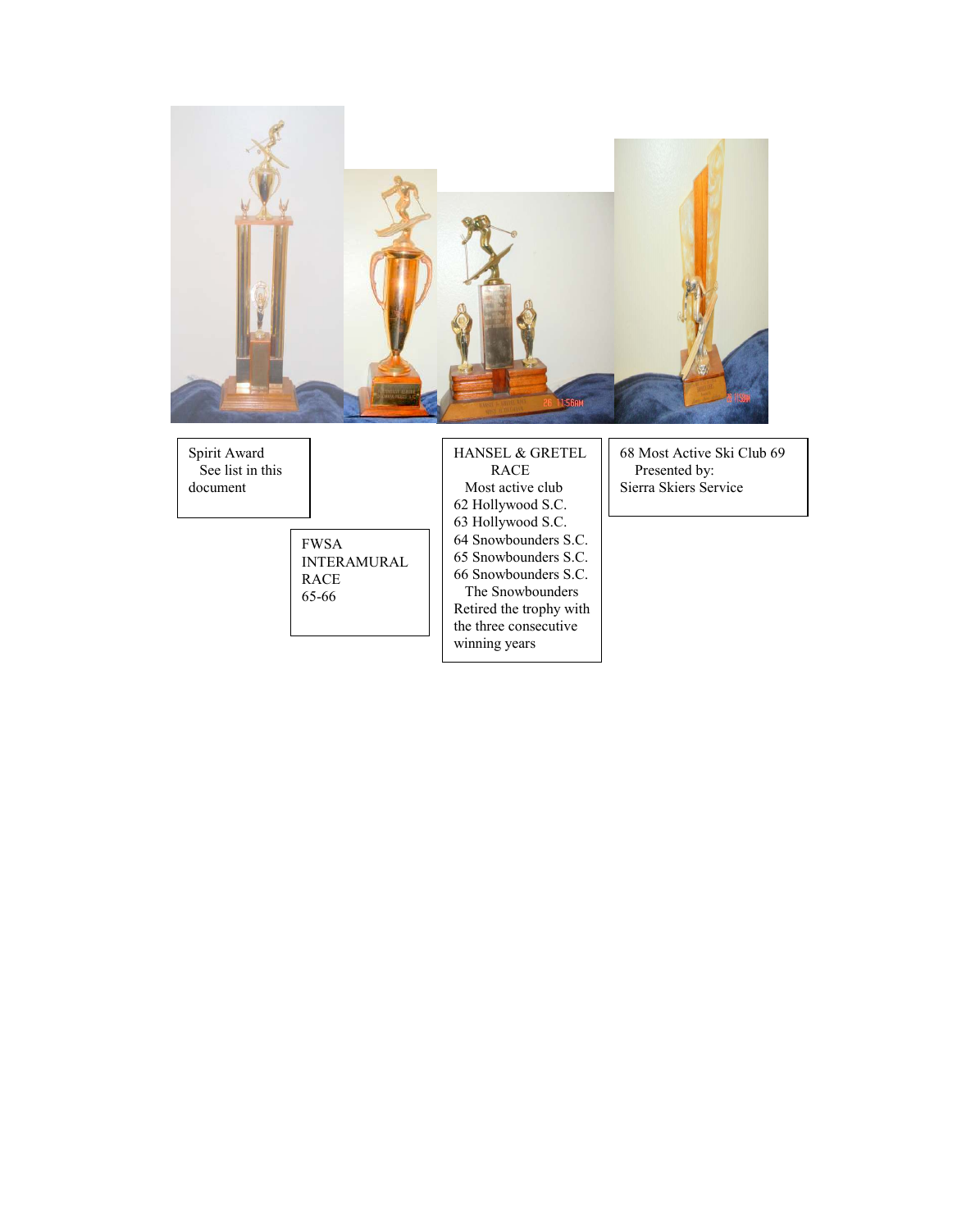IN THE EARLY YEARS , THE CLUB PARTICIPATED IN THE HANSEL AND GRETEL RACES HELD AT MAMMOTH, SPONSORED BY THE L.A. COUNCIL. THE CLUB WON THE "MOST ACTIVE CLUB" AWARD THREE YEARS STRAIGHT AND WE WERE ABLE TO RETIRE THE TROPHY. THE ENTRIES WERE, PUFF THE MAGIC DRAGON, 101 DELMATIONS, AND THE SCREW DRIVER SET. WE ALSO ENTERED AS A BOWLING ALLEY, (FOR ONE OF THE RUNS AT MAMMOTH) COMPLETE WITH A 6' DIAMETER BALL, 6' PINS AND THE GUTTERS. THIS TROPHY WAS WON BY THE HOLLYWOOD SKI CLUB IN 1962 AND 1963, WE WON IT IN 1964,1965 AND 1966.

 WE ALSO RECEIVED TWO AWARDS FROM "SIERRA SKI SERVICE" FOR THE MOST ACTIVE SKI CLUB IN 1967/68 AND AGAIN IN 1968/69. THIS WAS FOR THE NUMBER OF BUSES WE PUT ON THE HILL THESE TWO YEARS.

 WE RECEIVED THE "F.W.S.A. INTRAMURAL RACE " TROPHY FROM THE SOUTHEAST LEAGUE IN THE 1965/66 SEASON. AND WE WON THE ANNUAL CHALLENGE CUP FROM THE SOUTHEAST LEAGUE RACES IN 1971.

 Ski pole white with colored club emblem flags were introduced into the ski club in 2004

 During the 2005/06 season the disbanded "The Orange County Over The Hill Gang" organization members merged with the SBSC.

Decals **(**3¼ diameter) were introduced to the club in 2007. The intent Is to use the decals on our ski tips, helmets, car bumpers, ect. The club purchased 250 at a cost of \$412, and is selling same for \$2.00 each.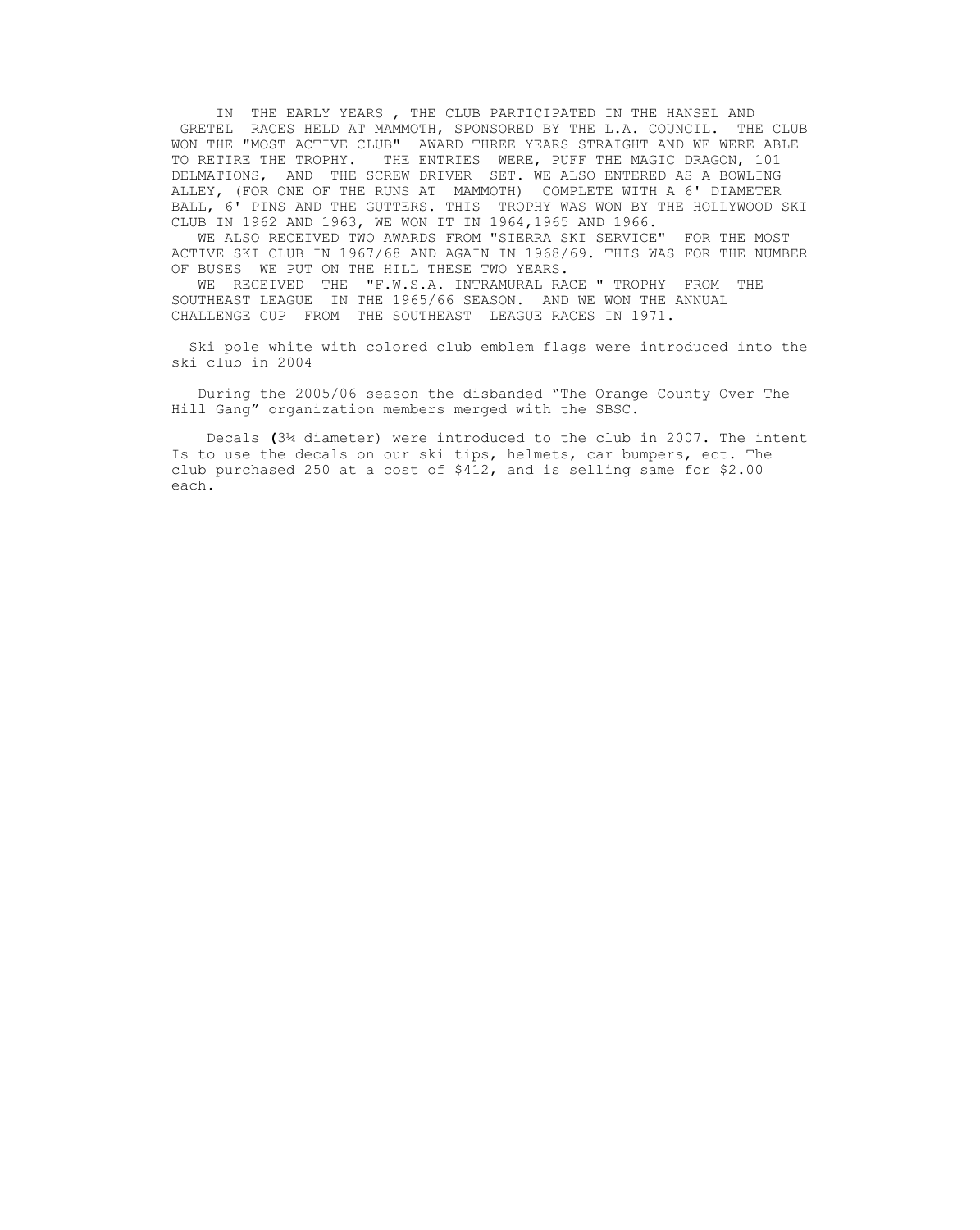# **PRESIDENTS:**

| $1962 - 63$<br>$63 - 64$<br>$64 - 65$<br>$65 - 66$<br>66-67<br>$67 - 68$<br>$68 - 69$<br>$69 - 70$<br>$70 - 71$<br>$71 - 72$<br>$72 - 73$<br>$73 - 74$<br>$74 - 75$ | Roger Doman<br>Dick Gottran<br>Bob Reaume<br>Bob Allen<br>Jim Halbach<br>Norm Anderson<br>Randy Hiltpald<br>Jim Driskell<br>Rich Anderson<br>Dan Mahoney<br>Orrin Heller<br>Bob Ocken<br>Malcolm Jahr | 2000-01<br>$01 - 02$<br>$02 - 03$<br>$03 - 04$<br>$04 - 05$<br>$05 - 06$<br>$06 - 07$<br>$07 - 08$<br>$08 - 09$<br>$09 - 10$<br>$10 - 11$<br>$11 - 12$<br>$12 - 13$ | George Kish<br>George Kish<br>George Kish<br>George Kish<br>George Kish<br>George Kish<br>George Kish<br>George Kish<br>Lowell (Jake)<br>Lowell (Jake)<br>Lowell (Jake)<br>Lowell (Jake)<br>Lowell (Jake) |
|---------------------------------------------------------------------------------------------------------------------------------------------------------------------|-------------------------------------------------------------------------------------------------------------------------------------------------------------------------------------------------------|---------------------------------------------------------------------------------------------------------------------------------------------------------------------|-----------------------------------------------------------------------------------------------------------------------------------------------------------------------------------------------------------|
| $75 - 76$                                                                                                                                                           | Gerry Resch                                                                                                                                                                                           | $13 - 14$                                                                                                                                                           | Ray Stewart                                                                                                                                                                                               |
| $76 - 77$                                                                                                                                                           | Mike Martin                                                                                                                                                                                           | $14 - 15$                                                                                                                                                           | Ray Stewart                                                                                                                                                                                               |
| $77 - 78$                                                                                                                                                           | Mike Martin                                                                                                                                                                                           | $15 - 16$                                                                                                                                                           | Ray Stewart                                                                                                                                                                                               |
| $78 - 79$                                                                                                                                                           | Norm Anderson                                                                                                                                                                                         | $16 - 17$                                                                                                                                                           | Ray Stewart                                                                                                                                                                                               |
| $79 - 80$                                                                                                                                                           | Merrill Campbell                                                                                                                                                                                      | $17 - 18$                                                                                                                                                           | Roger Philips                                                                                                                                                                                             |
| $80 - 81$                                                                                                                                                           | Merrill Campbell                                                                                                                                                                                      | $18 - 19$                                                                                                                                                           |                                                                                                                                                                                                           |
| $81 - 82$                                                                                                                                                           | Ron Long                                                                                                                                                                                              |                                                                                                                                                                     |                                                                                                                                                                                                           |
| $82 - 83$                                                                                                                                                           | Ron Long                                                                                                                                                                                              |                                                                                                                                                                     |                                                                                                                                                                                                           |
| $83 - 84$                                                                                                                                                           | Charleen Hill                                                                                                                                                                                         |                                                                                                                                                                     |                                                                                                                                                                                                           |
| $84 - 85$                                                                                                                                                           | Charleen Hill                                                                                                                                                                                         |                                                                                                                                                                     |                                                                                                                                                                                                           |
| $85 - 86$                                                                                                                                                           | Bill Donahue                                                                                                                                                                                          |                                                                                                                                                                     |                                                                                                                                                                                                           |
| $86 - 87$                                                                                                                                                           | Bill Donahue                                                                                                                                                                                          |                                                                                                                                                                     |                                                                                                                                                                                                           |
| $87 - 88$                                                                                                                                                           | George Kish                                                                                                                                                                                           |                                                                                                                                                                     |                                                                                                                                                                                                           |
| $88 - 89$                                                                                                                                                           | George Kish                                                                                                                                                                                           |                                                                                                                                                                     |                                                                                                                                                                                                           |
| $89 - 90$                                                                                                                                                           | George Kish                                                                                                                                                                                           |                                                                                                                                                                     |                                                                                                                                                                                                           |
| $90 - 91$                                                                                                                                                           | George Kish                                                                                                                                                                                           |                                                                                                                                                                     |                                                                                                                                                                                                           |
| $91 - 92$                                                                                                                                                           | George Kish                                                                                                                                                                                           |                                                                                                                                                                     |                                                                                                                                                                                                           |
| $92 - 93$                                                                                                                                                           | Kathy Jahr                                                                                                                                                                                            |                                                                                                                                                                     |                                                                                                                                                                                                           |
| $93 - 94$                                                                                                                                                           | Kathy Jahr                                                                                                                                                                                            |                                                                                                                                                                     |                                                                                                                                                                                                           |
| $94 - 95$                                                                                                                                                           | Jeff Adams                                                                                                                                                                                            |                                                                                                                                                                     |                                                                                                                                                                                                           |
| $95 - 96$                                                                                                                                                           | George Kish                                                                                                                                                                                           |                                                                                                                                                                     |                                                                                                                                                                                                           |
| $96 - 97$                                                                                                                                                           | George Kish                                                                                                                                                                                           |                                                                                                                                                                     |                                                                                                                                                                                                           |
| $97 - 98$                                                                                                                                                           | George Kish                                                                                                                                                                                           |                                                                                                                                                                     |                                                                                                                                                                                                           |
| $98 - 99$                                                                                                                                                           | George Kish                                                                                                                                                                                           |                                                                                                                                                                     |                                                                                                                                                                                                           |
| $99 - 00$                                                                                                                                                           | George Kish                                                                                                                                                                                           |                                                                                                                                                                     |                                                                                                                                                                                                           |

| $1962 - 63$ | Roger Doman      | $2000 - 01$ | George Kish               |  |
|-------------|------------------|-------------|---------------------------|--|
| $63 - 64$   | Dick Gottran     | $01 - 02$   | George Kish               |  |
| $64 - 65$   | Bob Reaume       | $02 - 03$   | George Kish               |  |
| $65 - 66$   | Bob Allen        | $03 - 04$   | George Kish               |  |
| 66-67       | Jim Halbach      | $04 - 05$   | George Kish               |  |
| $67 - 68$   | Norm Anderson    | $05 - 06$   | George Kish               |  |
| 68-69       | Randy Hiltpald   | $06 - 07$   | George Kish               |  |
| 69-70       | Jim Driskell     | $07 - 08$   | George Kish               |  |
| 70-71       | Rich Anderson    | 08-09       | Lowell (Jake)<br>Jacobson |  |
| 71-72       | Dan Mahoney      | $09 - 10$   | Lowell (Jake)<br>Jacobson |  |
| $72 - 73$   | Orrin Heller     | $10 - 11$   | Lowell (Jake)<br>Jacobson |  |
| $73 - 74$   | Bob Ocken        | $11 - 12$   | Lowell (Jake)<br>Jacobson |  |
| $74 - 75$   | Malcolm Jahr     | $12 - 13$   | Lowell (Jake) Jacobson    |  |
| $75 - 76$   | Gerry Resch      | $13 - 14$   | Ray Stewart               |  |
| 76-77       | Mike Martin      | $14 - 15$   | Ray Stewart               |  |
| $77 - 78$   | Mike Martin      | 15-16       | Ray Stewart               |  |
| 78-79       | Norm Anderson    | $16 - 17$   | Ray Stewart               |  |
| $79 - 80$   | Merrill Campbell | $17 - 18$   | Roger Philips             |  |
| $80 - 81$   | Merrill Campbell | $18 - 19$   |                           |  |
|             |                  |             |                           |  |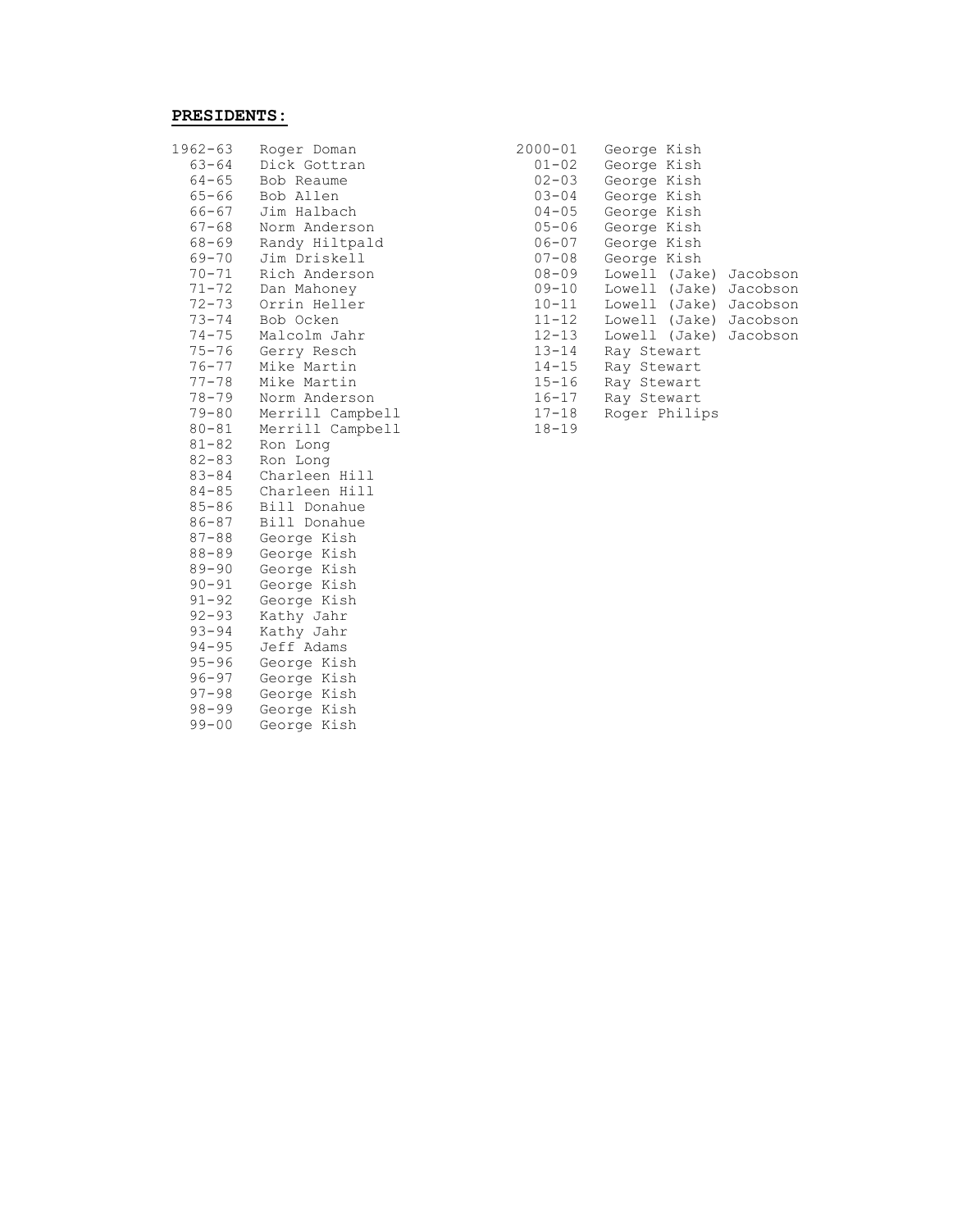# **VICE-PRESIDENT:**

RENAMED ADMISTRATIVE VICE-PRESIDENT IN 1968

|           | 1962-63 DICK GOTTRAN              |           | 97-98 Karen Oseid            |
|-----------|-----------------------------------|-----------|------------------------------|
|           | 63-64 BOB REAUME                  |           | 98-99 Karen Oseid            |
|           | 64-65 BOB ALLEN                   |           | 99-00 Karen Oseid            |
|           | 65-66 ARMAND BRIGGS               |           | 00-01 Karen Oseid            |
|           | 66-67 IRA CLEVELAND               |           | 01-02 Karen Oseid            |
|           | 67-68 RANDY HILTPOLD              |           | 02-03 Karen Oseid            |
|           | 68-69 BOB HAIGLER                 |           | 03-04 Ruth Juergens          |
|           | 69-70 TAK WAKAI                   |           | 04-05 Ruth Juergens          |
|           | 70-71 DAN MAHONEY                 |           | 05-06 Bill Houck (appointed) |
|           | 71-72 MIKE STRETTON               |           | 06-07 Bill Houck             |
|           | 72-73 BOB LOMAX                   |           | 07-08 Bill Houck             |
|           | 73-74 BOB LOMAX                   |           | 08-09 Al Trentini            |
|           | 74-75 KATHY WOOST                 |           | 09-10 Al Trentini            |
|           | 75-76 TERRY SPRAGUE/PAUL CUTHBERT | $10 - 11$ | Al Trentini                  |
|           | 76-77 EDITH STREVEY               |           | 11-12 Al Trentini            |
| $77 - 78$ | Kathy Woost                       |           | 12-13 Al Trentini            |
| 78-79     | Jim Halbach                       |           | 13-14 Al Trentini            |
| 79-80     | Mary Round                        |           | 14-15 Al Trentini            |
|           | 80-81 Mary Pettit                 |           | 15-16 Al Trentini            |
|           | 81-82 Ann Humke                   |           | 16-17 Al Trentini            |
| $82 - 83$ | Joyce Perry                       |           | 17-18 Al Trentini            |
|           | 83-84 Shylie Lewis                | $18 - 19$ |                              |
|           | 84-85 Kathy Campbell              |           |                              |
|           | 84-85 Kathy Campbell              |           |                              |
|           | 85-86 Ralph Elvik                 |           |                              |
|           | 86-87 Charleen Hill               |           |                              |
|           | 87-88 Charleen Hill               |           |                              |
| 88-89     | Lyn Jordan                        |           |                              |
| $89 - 90$ | Nancy Thurnall                    |           |                              |
| $90 - 91$ | Nancy Thurnall                    |           |                              |
| $91 - 92$ | open                              |           |                              |
| $92 - 93$ | Barbara Niklas                    |           |                              |
|           | 93-94 Jeff Adams                  |           |                              |
|           | 94-95 Elaine Hamilton             |           |                              |
|           | 95-96 Elaine Hamilton             |           |                              |
| $96 - 97$ | Jeff & Michelle Adams             |           |                              |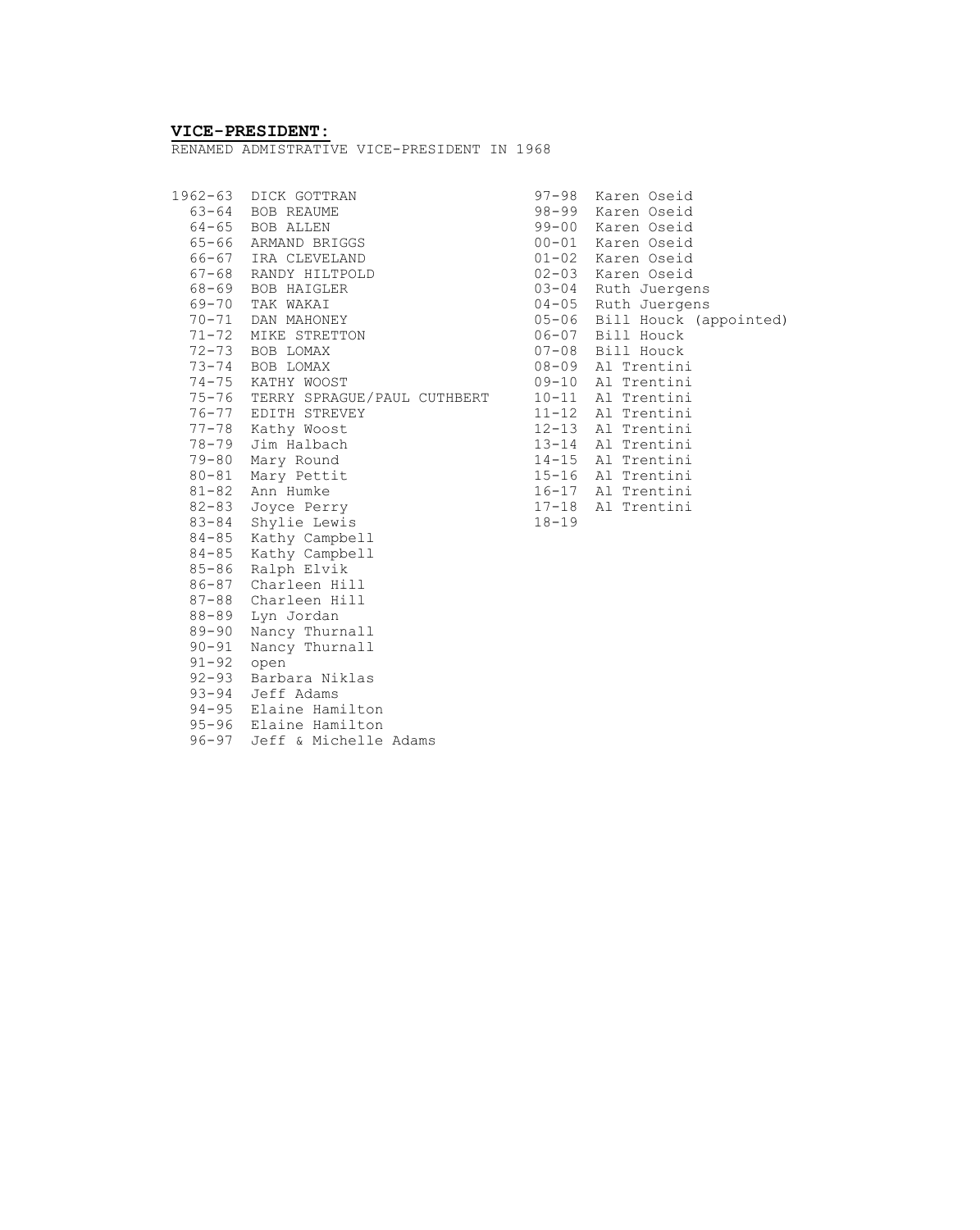#### **SECRETARIES**

| $1962 - 63$ | BARBARA BUTCHKO        |           |                  |
|-------------|------------------------|-----------|------------------|
| 63-64       | BARBARA BUTCHKO        | $02 - 03$ | Marilyn Lindberg |
| 64-65       | SANDY SAGEHORN         | $03 - 04$ | Marilyn Lindberg |
| 65-66       | SANDY SAGEHORN         | $04 - 05$ | Noelle Grant     |
| 66-67       | MARIAM KEITH           | $05 - 06$ | Noelle Grant     |
| $67 - 68$   | DIANE DONEGAN          | $06 - 07$ | Noelle Grant     |
|             | 68-69 DEE MORROW       | $07 - 08$ | Noelle Grant     |
|             | 69-70 JO ANN REILLY    | $08 - 09$ | Sandra Barone    |
| $70 - 71$   | DELORES CORTEZ         | $09 - 10$ | Sandra Barone    |
| $71 - 72$   | MARRY MONROE           | $10 - 11$ | Sandra Barone    |
| $72 - 73$   | SHARON NICOSIA         | $11 - 12$ | Sandra Jacobson  |
| $73 - 74$   | SHARON NICOSIA         | $12 - 13$ | Sandra Jacobson  |
|             | 74-75 KATHY LAYTON     | $13 - 14$ | Carol kane       |
| $75 - 76$   | LINDA AMERMAN          | $14 - 15$ | Carol Freund     |
|             | 76-77 MAMIE GO         | $15 - 16$ | Carol Freund     |
|             | 77-78 Dot Francis      | $16 - 17$ | Carol Freund     |
| 78-79       | Diane Hart             | $17 - 18$ | Jona Klein       |
| $79 - 80$   | Lark Wingert           | $18 - 19$ |                  |
| $80 - 81$   | Joan Sharp             |           |                  |
| $81 - 82$   | Pat Zechmeister        |           |                  |
| $82 - 83$   | Shirley Harpole        |           |                  |
| $83 - 84$   | Shirley Harpole        |           |                  |
| $84 - 85$   | Joyce Perry            |           |                  |
| $85 - 86$   | Pat Slaughter          |           |                  |
| $86 - 87$   | Shylie Lewis           |           |                  |
| $87 - 88$   | Kathy Jahr (appointed) |           |                  |
| $88 - 89$   | Kathy Jahr             |           |                  |
| $89 - 90$   | George Kish (acting)   |           |                  |
| $90 - 91$   | Barbara Niklas         |           |                  |
| $91 - 92$   | Barbara Niklas         |           |                  |
| $92 - 93$   | Ed Jenkens             |           |                  |
| $93 - 94$   | Charlene Pryor         |           |                  |
| $94 - 95$   | Charlene Pryor         |           |                  |
| $95 - 96$   | Barbara Niklas         |           |                  |
| $96 - 97$   | Barbara Niklas         |           |                  |
| $97 - 98$   | Kay Tracey             |           |                  |
| $98 - 99$   | Kay Tracey             |           |                  |
| $99 - 00$   | Kay Tracey             |           |                  |
| $00 - 01$   | Kay Tracey             |           |                  |
| $01 - 02$   | Kay Tracey             |           |                  |
|             |                        |           |                  |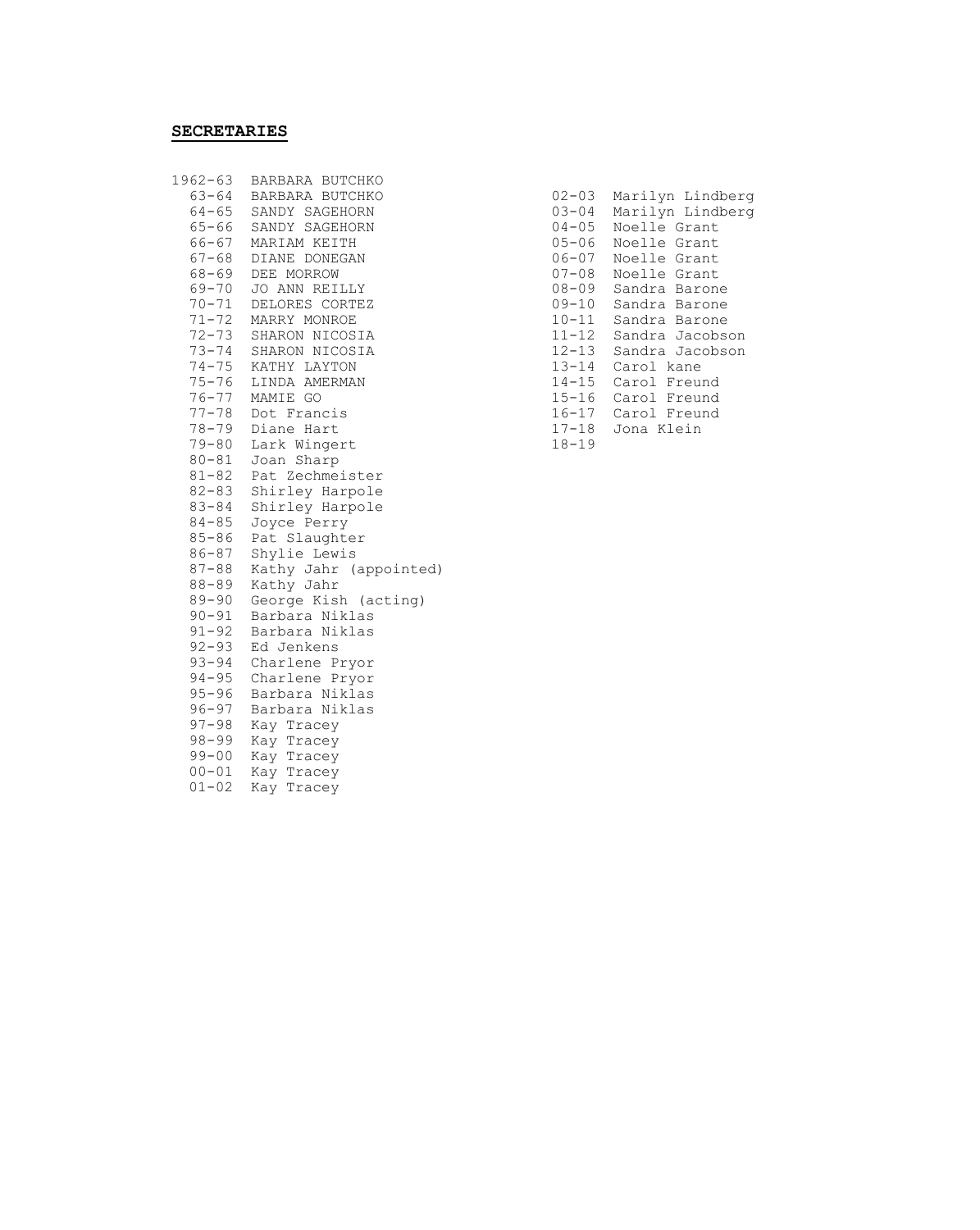# **TREASURER:**

| 1962-63   | BUZZ KLOTT              |  |           | 02-03 Agnes Johnson      |
|-----------|-------------------------|--|-----------|--------------------------|
| 63-64     | BEN MCLEOD              |  |           | 03-04 Agnes Johnson      |
| $64 - 65$ | BEN MCLEOD              |  |           | 04-05 Agnes Johnson      |
| $65 - 66$ | IRA CLEVELAND           |  |           | 05-06 Agnes Johnson      |
| 66-67     | MIRIAM KEITH            |  |           | 06-07 Agnes Johnson      |
| $67 - 68$ | MIRIAM KEITH            |  |           | 07-08 Agnes Johnson (res |
| 68-69     | RICH ANDERSON           |  |           | 07-08 George Kish (temp  |
| 69-70     | HARRY GARNER            |  |           | 08-09 Ria Hurban         |
| $70 - 71$ | IRA CLEVELAND           |  |           | 09-10 Ria Hurban         |
| $71 - 72$ | IRA CLEVELAND           |  |           | 10-11 Ria Hurban         |
| $72 - 73$ | IRA CLEVELAND           |  |           | 11-12 Ria Hurban         |
| $73 - 74$ | IRA CLEVELAND           |  | $12 - 13$ | Ria Hurban               |
| $74 - 75$ | IRA CLEVELAND           |  | $13 - 14$ | Marlene Eckertt          |
| $75 - 76$ | IRA CLEVELAND           |  | $14 - 15$ | Marlene Eckertt          |
| $76 - 77$ | IRA CLEVELAND           |  | $15 - 16$ | Marlene Eckertt          |
| $77 - 78$ | Ira Cleveland           |  |           | 16-17 Rhea Dorn          |
| $78 - 79$ | Ira Cleveland           |  |           | 17-18 Rhea Dorn          |
| $79 - 80$ | Ira Cleveland           |  | $18 - 19$ |                          |
| $80 - 81$ | Ira Cleveland           |  |           |                          |
| $81 - 82$ | Ira Cleveland           |  |           |                          |
| $82 - 83$ | IRA CLEVELAND           |  |           |                          |
| $83 - 84$ | IRA CLEVELAND           |  |           |                          |
| $84 - 85$ | IRA CLEVELAND           |  |           |                          |
| $85 - 86$ | IRA CLEVELAND           |  |           |                          |
| $87 - 88$ | IRA CLEVELAND           |  |           |                          |
| $88 - 89$ | IRA CLEVELAND           |  |           |                          |
| $89 - 90$ | IRA CLEVELAND           |  |           |                          |
| $90 - 91$ | IRA CLEVELAND           |  |           |                          |
| $91 - 92$ | IRA CLEVELAND           |  |           |                          |
| $92 - 93$ | IRA CLEVELAND           |  |           |                          |
| $93 - 94$ | IRA CLEVELAND           |  |           |                          |
| $94 - 95$ | IRA CLEVELAND           |  |           |                          |
| $95 - 96$ | IRA CLEVELAND           |  |           |                          |
| $96 - 97$ | IRA CLEVELAND/zles Hall |  |           |                          |
| $97 - 98$ | Les Hall                |  |           |                          |
| $98 - 99$ | Les Hall                |  |           |                          |
| $99 - 00$ | Les Hall                |  |           |                          |
| $00 - 01$ | Les Hall                |  |           |                          |
| $01 - 02$ | Nancy Thurnal           |  |           |                          |

| 1962-63 | BUZZ KLOTT          | 02-03 Agnes Johnson            |
|---------|---------------------|--------------------------------|
|         | 63-64 BEN MCLEOD    | 03-04 Agnes Johnson            |
|         | 64-65 BEN MCLEOD    | 04-05 Agnes Johnson            |
|         | 65-66 IRA CLEVELAND | 05-06 Agnes Johnson            |
| 66-67   | MIRIAM KEITH        | 06-07 Agnes Johnson            |
|         | 67-68 MIRIAM KEITH  | 07-08 Agnes Johnson (resigned) |
|         | 68-69 RICH ANDERSON | 07-08 George Kish (temporary)  |
|         | 69-70 HARRY GARNER  | 08-09 Ria Hurban               |
|         | 70-71 IRA CLEVELAND | 09-10 Ria Hurban               |
|         | 71-72 IRA CLEVELAND | 10-11 Ria Hurban               |
|         | 72-73 IRA CLEVELAND | 11-12 Ria Hurban               |
|         | 73-74 IRA CLEVELAND | 12-13 Ria Hurban               |
|         | 74-75 IRA CLEVELAND | 13-14 Marlene Eckertt          |
|         | 75-76 IRA CLEVELAND | 14-15 Marlene Eckertt          |
|         | 76-77 IRA CLEVELAND | 15-16 Marlene Eckertt          |
|         | 77-78 Ira Cleveland | 16-17 Rhea Dorn                |
|         | 78-79 Ira Cleveland | 17-18 Rhea Dorn                |
|         | 79-80 Ira Cleveland | $18 - 19$                      |
|         |                     |                                |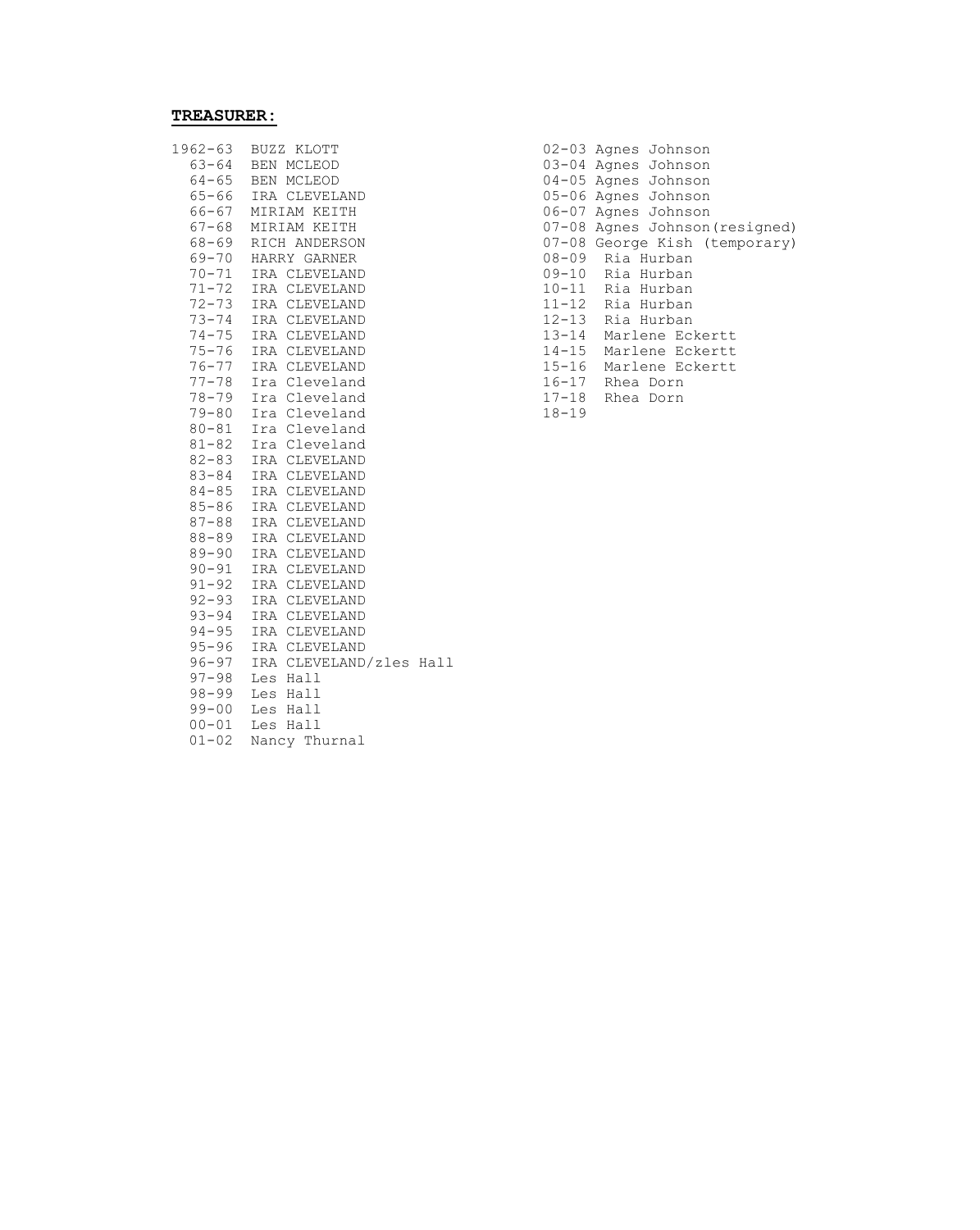| 03-04<br>$04 - 05$<br>$05 - 06$<br>06-07<br>$07 - 08$<br>$07 - 08$                                                      | Sylvia Baughman<br>Sylvia Baughman<br>Sylvia Baughman<br>Gerry Stillman<br>Gerry Stillman<br>renamed position<br>- 1<br><b>TRIPS VICE PRESIDE</b> |
|-------------------------------------------------------------------------------------------------------------------------|---------------------------------------------------------------------------------------------------------------------------------------------------|
| 08-09<br>$09 - 10$<br>$10 - 11$<br>11-12<br>12-13<br>$13 - 14$<br>$14 - 15$<br>$15 - 16$<br>$16 - 17$<br>17-18<br>18-19 | Carol Kane<br>Carol Kane<br>Carol Kane<br>Carol Kane<br>Carol Kane<br>Carol Kane<br>Carol Kane                                                    |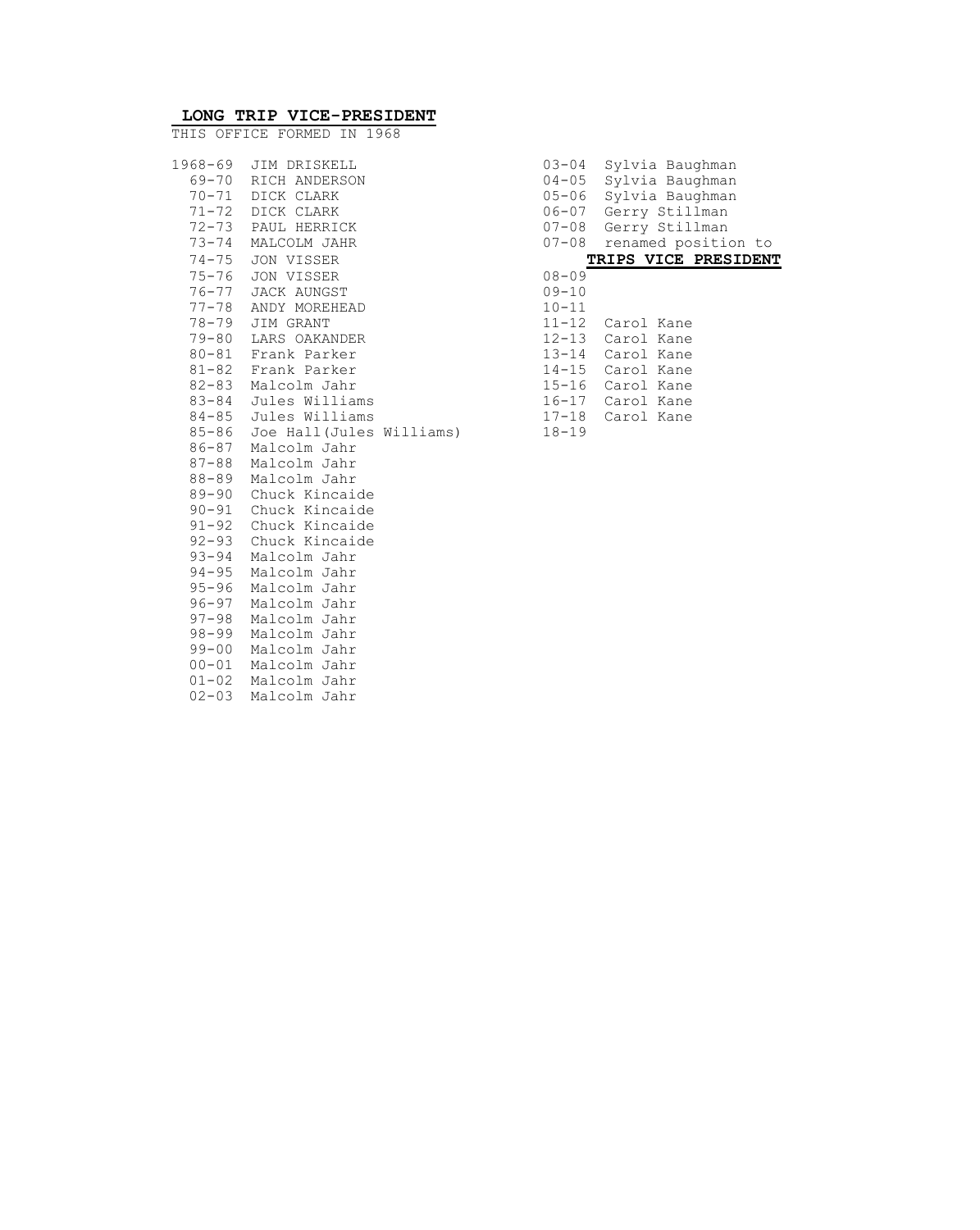# **SHORT TRIPS**

**VICE-PRESIDENT**  THIS OFFICE FORMED ON 1970

| 1970-71   | BOB OCKEN                                    |
|-----------|----------------------------------------------|
|           | 71-72 JIM Monroe                             |
|           | 72-73 MIKE MARTIN                            |
| $73 - 74$ | MIKE MARTIN                                  |
|           | 74-75 DAVE HEIDMANN                          |
| 75-76     | MIKE MARTIN                                  |
|           | 76-77 LARRY AMOR                             |
|           | 77-78 LARRY AMOR                             |
|           | 78-79 RON LONG                               |
|           | 79-80 JERRY SCHWANTZ                         |
|           | 80-81 RON LONG                               |
|           | 81-82 Jules Williams<br>82-83 Jules Williams |
|           |                                              |
|           | 83-84 Jim Cooper                             |
|           | 84-85 Jim Cooper                             |
|           | 85-86 Jim Cooper                             |
|           | 86-87 Jim Cooper                             |
|           | 87-88 Sam Bybee                              |
|           | 88-89 Art Cordts                             |
| 89-90     | Art Cordts                                   |
| $90 - 91$ | George Kish (acting)                         |
| $91 - 92$ | Mike Stretton                                |
|           | 92-93 Jim Cooper                             |
|           | 93-94 Jim Cooper                             |
| $94 - 95$ | Jim Cooper                                   |
| $95 - 96$ | Mike Jezowski                                |
| $96 - 97$ | Mike Jezowski/George Kish                    |
|           | 97-98 Rick Jensen                            |
|           | 98-99 Rick Jensen                            |
| 99-00     | Rick Jensen                                  |
| $00 - 01$ | Rick Jensen                                  |
| $01 - 02$ | Rick Jensen                                  |
|           | 02-03 Rick Jensen                            |
| $03 - 04$ | Rick Jense                                   |
|           | 04-05 Rick Jensen                            |
|           | 05-06 Rick Jensen<br>06-07 Rick Jensen       |
|           |                                              |
|           | 07-08 Rick Jensen                            |
|           | 08-09 Folded into Trips V.P. position        |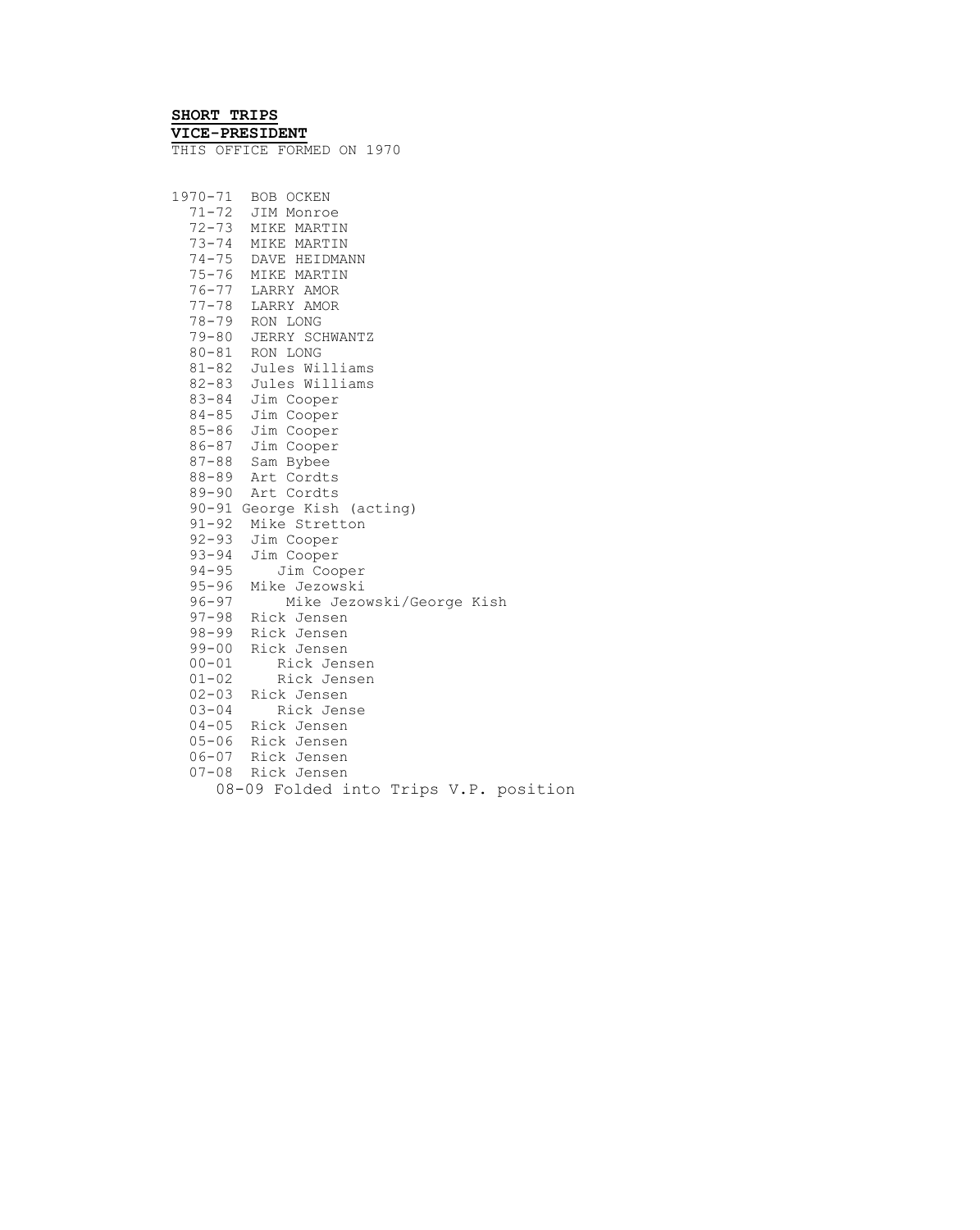#### **WAYS AND MEANS**

#### **VICE-PRESIDENT**

THIS OFFICE FORMED IN 1981 and discontinued in 1992/3.

 82-83 MICKEY SIEGEL 91-92 Les Hall 83-84 MICKEY SIEGEL 92-93 open 84-85 LES HALL 93-94 open 85-86 LES HALL 94-95 open 86-87 DOT FRANCES 95-96 open 87-88 Jim Cooper 96-97 open 88-89 Sue Porter 97-98 open 89-90 Bob Siska 98-99 open

 1981-82 YVONNE FRANCES 1990-91 George Kish (acting) 99-00 open 00-01 open 01-02 open 02-03 deleted position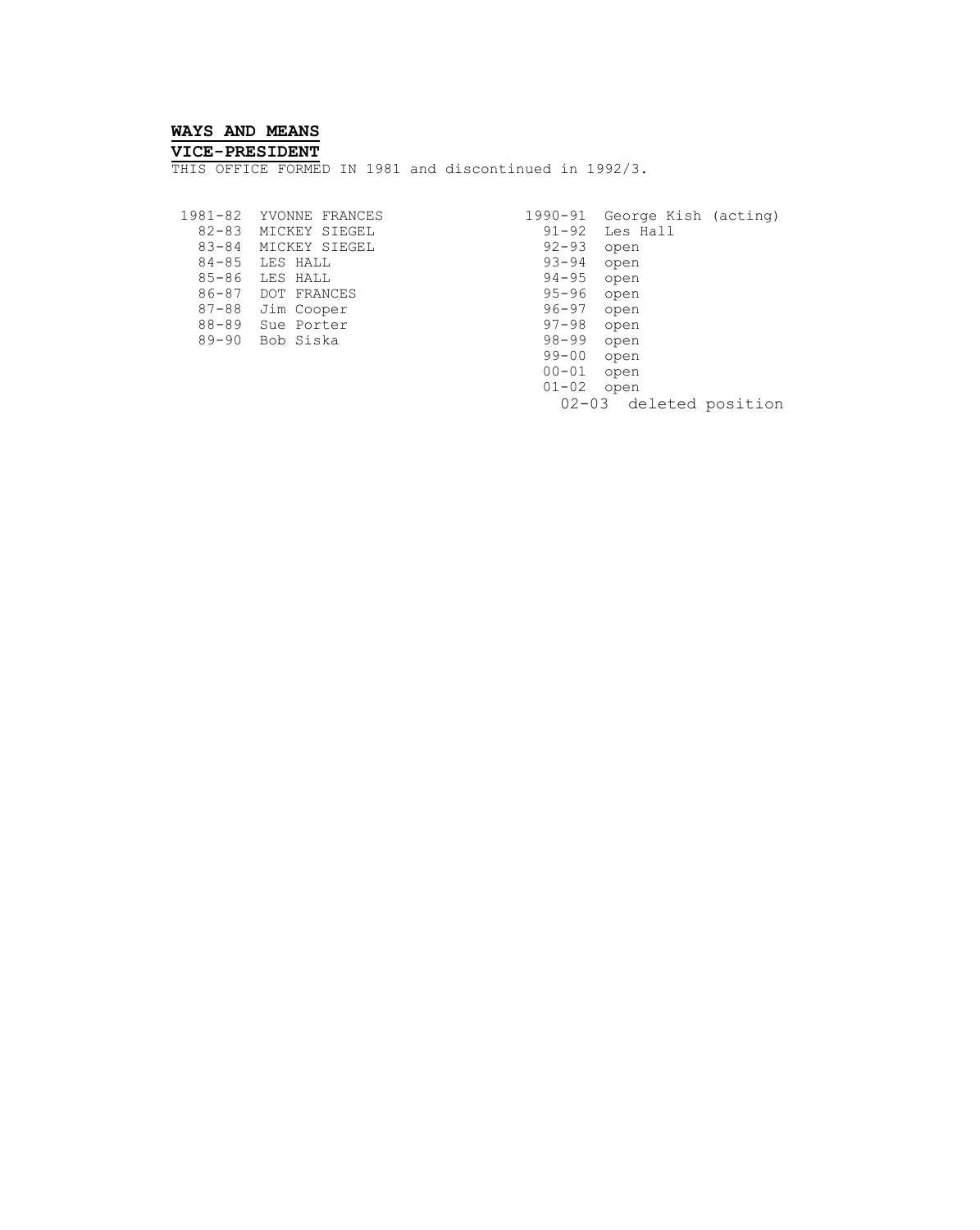### **HOLDERS OF LIFE MEMBERSHIP**

- 0 IRA CLEVELAND (deceased)
	- 0 TAK WAKAI (deceased)
	- 1 JIM HALBACH
- 2 NORM ANDERSON
- 3 RICH ANDERSON
	- 4 MERRIL CAMPBELL (HAAS)
	- 5 KATHY LAYTON (JAHR)
	- 6 GEORGE KISH
	- 7 MALCOLM JAHR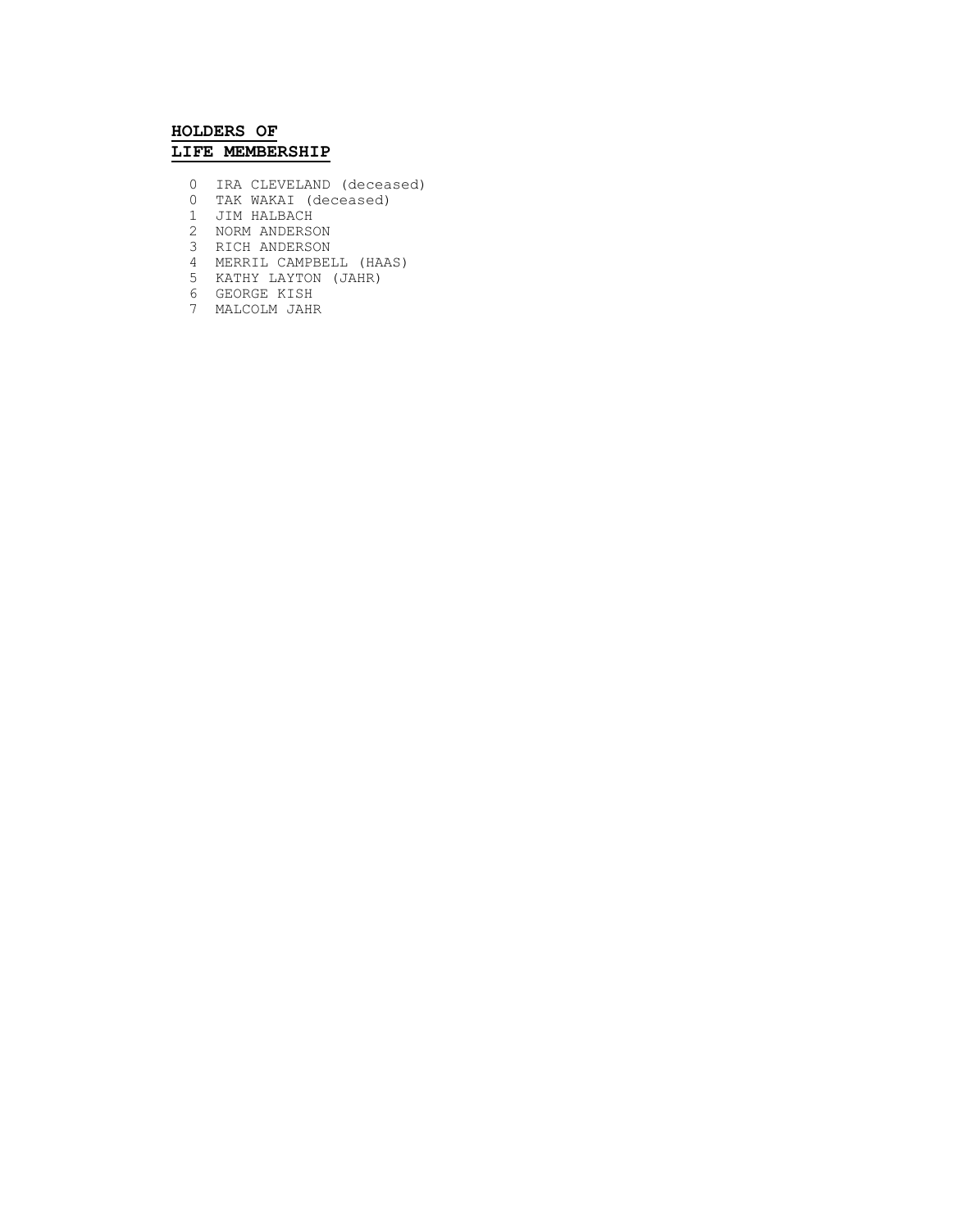#### **SPIRIT AWARD RECIPIENTS**

 THE FOLLOWING ARE THE PERSON OR PERSONS WHO HAVE BEEN AWARDED THE CLUB SPIRIT AWARD IN THE PAST. THIS AWARD IS A BEAUTIFUL, LARGE TROPHY THE RECIPIENT GETS TO KEEP IN THEIR HOME FOR THE YEAR IT WAS AWARDED, IT IS PASSED FROM RECIPIENT TO RECIPIENT YEARLY. IN ADDITION TO THE TROPHY EACH RECIPIENT IS GIVEN A SMALL WALL PLAQUE AS A MEMENTO OF THE AWARD AND THE YEAR IT WAS PRESENTED. THIS AWARD IS CONSIDERED YEARLY FOR OUTSTANDING CONTRIBUTION TO THE CLUB BY A MEMBER(s) WHO IS NOT AN ELECTED OR APPOINTED OFFICE.

 THE TROPHY WAS FIRST AWARDED IN 1964. IT WAS DONATED TO THE CLUB BY A CLUB MEMBER IMPRESSED BY THE FRIENDSHIP AND ORGANIZATION OF OUR TRIPS.

- 1. CHILLIE AND OCTAVE STOUFF 26. Sue Porter<br>2. GEORGE KISH 27. Ira Clevel.
- 
- 3. DON AND JO COLEMAN<br>4. BOB ALLEN
- 
- 
- 
- 7. ELAINE GUGELMEYER 32. Nancy Thurnall
- 8. DON AND JOANN RENK 1988 13. Jim Cooper
- 9. FRANK AND CONNIE ZUDHE 34. Malcolm Jahr
- 10. CHERRY WOODBURY 35. Bob Malchow
- 11. RICK AND ALINE GRAHAM 36. Ken & Phyllis Duke 10. CHERRY WOODBURY 11. RICK AND ALINE GRAHAM 35. Bob Malchow<br>12. DIANE HANCOCK 37. Agnes Johnson 01/02<br>13. CHARLEEN HILL 38. Malcolm Jahr 02/03
- 
- 
- 
- 
- 
- 
- 
- 
- 
- 
- 22. Dot Francis
- 23. Al Peters
- 24. Jules Williams
- 25. Edie Strevey
- 
- 27. Ira Cleveland<br>28. Charlie Goerlach
- 
- 4. BOB ALLEN 29. George Kish
	- 30. Nancy Thurnall
- 6. TAK WAKAI 31. Muriel Kwiatt
	-
	-
	-
	-
	-
	-
	-
- 13. CHARLEEN HILL 38. Malcolm Jahr 02/03<br>14. KATHY LAYTON 39. Phil/Marilyn Lindbe
- 14. KATHY LAYTON 15. Merrile Campbell 15. Merrile Campbell 15. Merrile Campbell 15. Merrile Campbell
- 15. Merrile Campbell 40. George Kish 04/05<br>16. Stretch Grant 41. Bill Houck 06/07 41. Bill Houck 06/07
	-
- 17. Robin Hiroshima 42. George Kish 08/09
- 18. Joan Herrick 18. Ruth Wolfarth 2010/11<br>19. Shylie Lewis 14. Carol Kane 2013/14
	- 44. Carol Kane 2013/14
- 20. Lorraine Peters 45. BOD discontinued awarding 21. Diane Zschcike the trophy in 2017.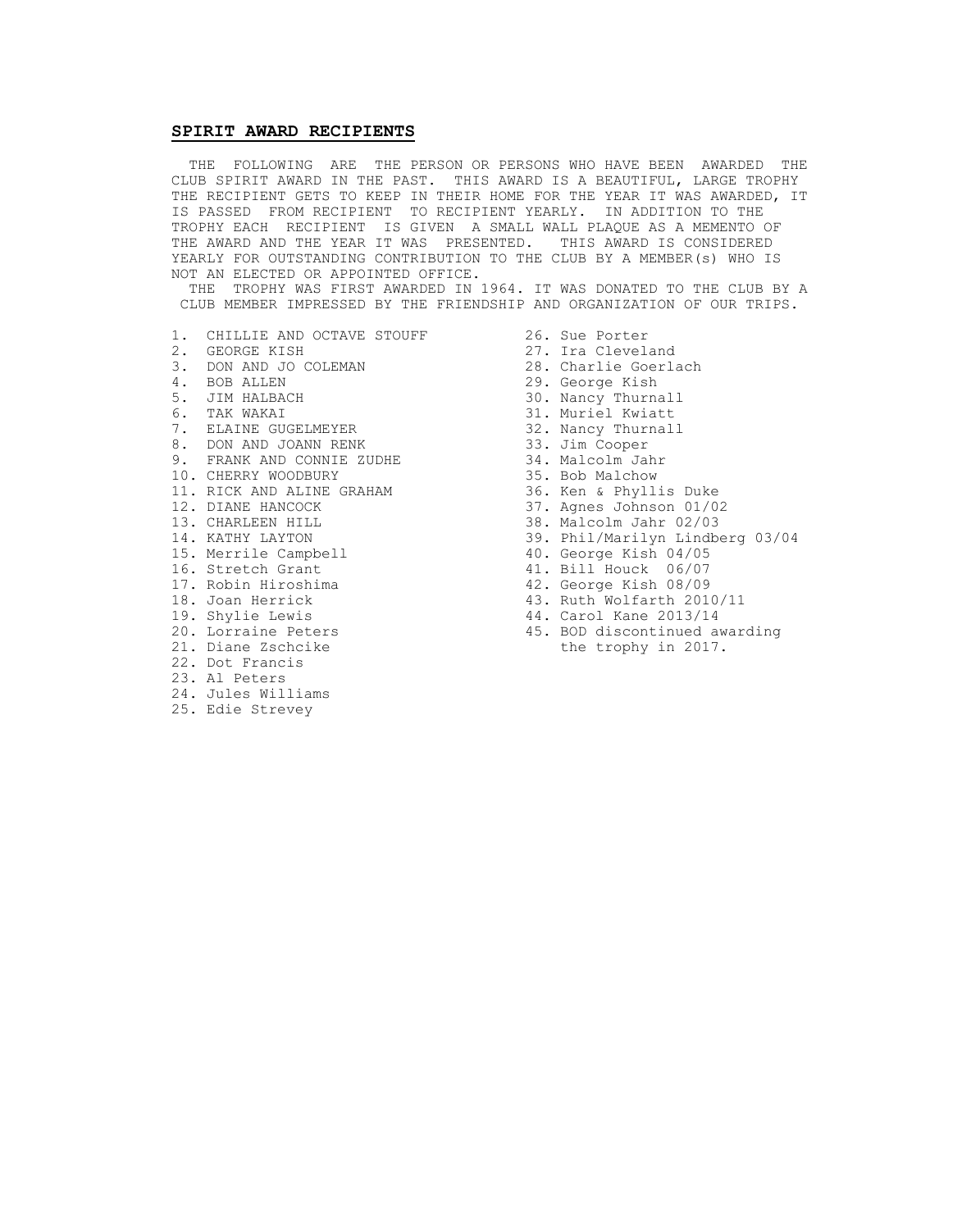#### **BOARD OF DIRECTORS**

THE BOARD WAS FORMED IN 1968

| $1968 - 69$                                                                                                                      | 1969-70                                                  | $1970 - 71$                   |
|----------------------------------------------------------------------------------------------------------------------------------|----------------------------------------------------------|-------------------------------|
|                                                                                                                                  |                                                          |                               |
| BOB ALLEN<br>NORM ANDERSON                                                                                                       | RANDY HILTPOLD<br>NORM ANDERSON                          | JIM DRISKELL<br>NORM ANDERSON |
| KEN BRIEGEL                                                                                                                      | NORM ANDERSON<br>NANCY HOGAN                             | NANCY MADSEN                  |
| IRA CLEVELAND                                                                                                                    | IRA CLEVELAND<br>JIM HALBACH<br>TAK WAKAI                | <b>BOB ALLEN</b>              |
| JIM HALBACH                                                                                                                      |                                                          | JIM HALBACH<br>TAK WAKAI      |
| TAK WAKAI                                                                                                                        |                                                          |                               |
| $1971 - 72$                                                                                                                      | 1972-73                                                  | $1973 - 74$                   |
| JIM DRISKELL                                                                                                                     | MERRILL CAMPBELL RICK GRAHAM                             |                               |
| NORM ANDERSON                                                                                                                    | NORM ANDERSON<br>RICH ANDERSON                           | NORM ANDERSON<br>ORRIN HELLER |
| RICH ANDERSON                                                                                                                    |                                                          |                               |
| <b>BOB ALLEN</b>                                                                                                                 | NICH INDENSON<br>DAN MAHONEY<br>JIM HALBACH<br>TAK WAKAI | DAN MAHONEY                   |
| DON RENK                                                                                                                         | JIM HALBACH<br>TAILTEACH                                 | JIM HALBACH                   |
| TAK WAKAI                                                                                                                        | TAK WAKAI                                                | TAK WAKAI                     |
| $1974 - 75$                                                                                                                      | 1975-76                                                  | 1976-77                       |
| RICK GRAHAM                                                                                                                      | RICK GRAHAM                                              | RICK GRAHAM                   |
| MERRILL CAMPBELL             MERRILL CAMPBELL           PAUL HERRICK<br>ORRIN HELLER             ORRIN HELLER       ORRIN HELLER |                                                          |                               |
|                                                                                                                                  |                                                          |                               |
| BOB HAIGLER                                                                                                                      | BOB HAIGLER                                              | KATHY LAYTON                  |
| BOB OCKEN                                                                                                                        | BOB OCKEN                                                | JON VISSER                    |
| TAK WAKAI                                                                                                                        | MALCOLM JAHR                                             | MALCOLM JAHR                  |
| 1977-78                                                                                                                          | 1978-79                                                  | 1979-80                       |
| MERRILL CAMPBELL MERRILL CAMPBELL CAROL GAVES                                                                                    |                                                          |                               |
| PAUL HERRICK                                                                                                                     | PAUL CUTHBERT                                            | PAUL CUTHBERT                 |
| CHARLEEN HILL                                                                                                                    | CHARLEEN HILL<br>KATHY LAYTON                            | MARY PETTIT                   |
| KATHY LAYTON                                                                                                                     |                                                          | <br>KATHY LAYTON              |
| JOHN VISSER                                                                                                                      | KATHY WOOST                                              | KATHY WOOST                   |
| JOHN SCHOOLER                                                                                                                    | JOHN SCHOOLER                                            | JOHN SCOOLER                  |
| 1980-81                                                                                                                          | 1981-82                                                  | 1982-83                       |
| CAROL GAVES                                                                                                                      | PAUK HERRICK                                             | PAUL HERRICK                  |
| JIM HALBACH                                                                                                                      | JIM HALBACH                                              | JACQUELINE DUFFY              |
| MALCOLM JAHR                                                                                                                     | MALCOLM JAHR                                             | MERRILL HAAS                  |
| KATHY LAYTON                                                                                                                     | LORRAINE PETERS                                          | KATHY JAHR                    |
| JERRY SCHWANTZ                                                                                                                   | JERRY SCHWANTZ                                           | JERRY SCHWANTZ                |
| JOHN SCHOOLER                                                                                                                    | JOHN PREWITT                                             | JOHN PREWITT                  |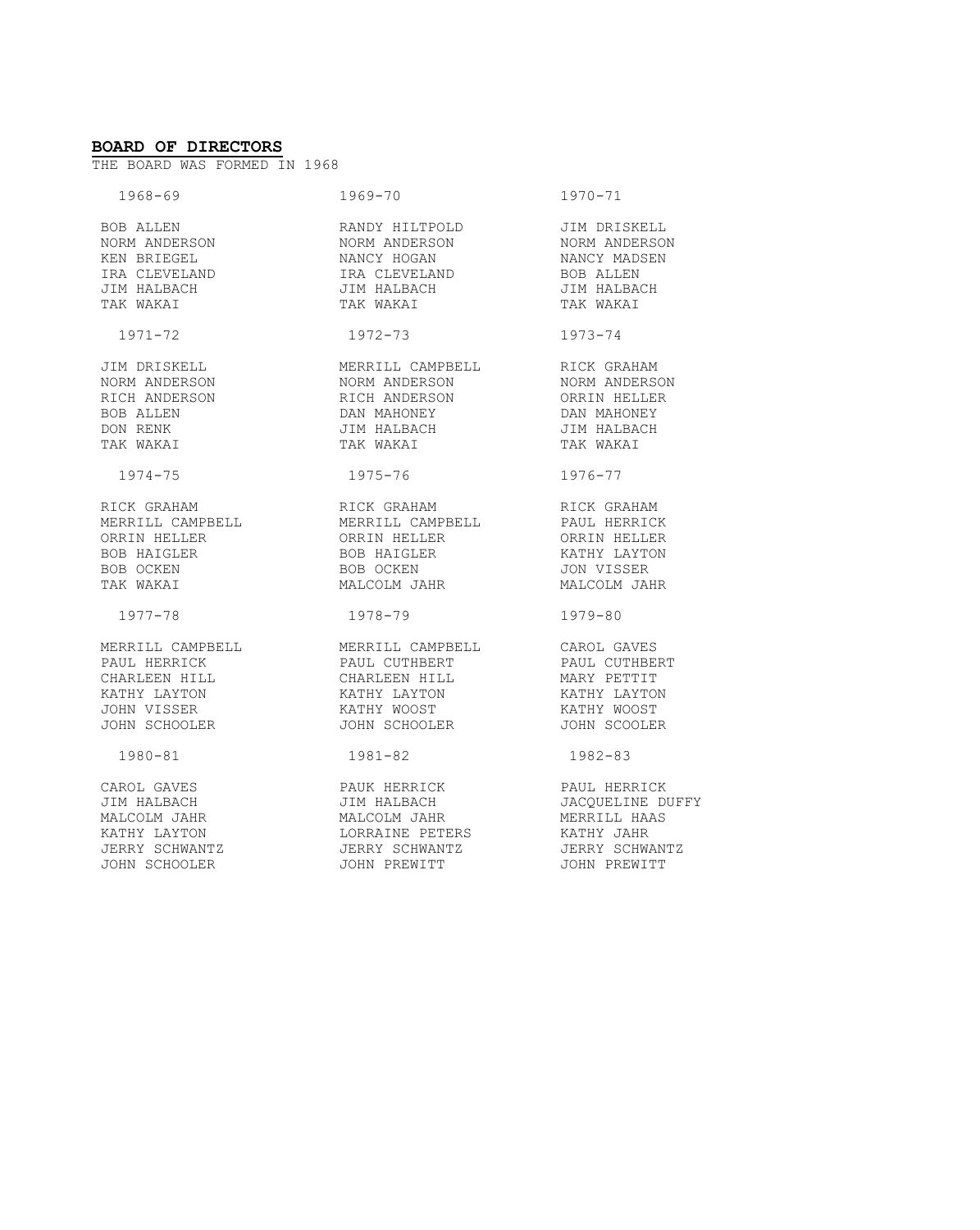1983-84 1984-85 1985-86 EDITH STREVEY EDITH STREVEY CHARLEEN HILL JACQUELINE DUFFY JIM HALBACH JIM HALBACH MERRILL HAAS DOT FRANCIS DOT FRANCIS KATHY JAHR KATHY JAHR CHARLES GOERLACH JERRY SCHWANTZ GEORGE KISH GEORGE KISH LARK WINGERT LARK WINGERT CHUCK KINCAIDE 1986-87 1987-88 1988-89 LARK WINGERT STEVE SMITH STEVE SMITH SHIRLEY MACKEL SHIRLEY MACKEL JIM COOPER BOB MALCHOW BOB MALCHOW BOB MALCHOW CHARLES GOERLACH BOB SISKA BOB SOB SISKA MARGE MARTIN MARGE MARTIN SHEILA SCHAEFFER CHUCK KINCAIDE MERRILL HAAS MERRILL HAAS 1989-90 1990-91 1991-92 JIM HALBACH JIM HALBACH BOB MALCHOW JIM COOPER JIM COOPER JIM COOPER BOB MALCHOW BOB MALCHOW KATHY JAHR SYLVIA BAUGHMAN SYLVIA BAUGHMAN SYLVIA BAUGHMAN SHEILA SCHAEFFER KATHY JAHR MARVIN SHOEMAKER MARVIN SHOEMAKER MARVIN SHOEMAKER MERRILL HAAS 1992-93 1993-94 1994-95 BOB MALCHOW BOB MALCHOW Bob Malchow MARVIN SHOEMAKER MARVIN SHOEMAKER Marvin Shoemaker MERRILL HAAS GEORGE KISH George Kish GEORGE KISH SYLVIA BAUGHMAN SYLVIA Baughman SYLVIA BAUGHMAN SHAWN MCBURNEY Kathy Jahr (C) SHAWN MCBURNEY RICK JENSEN Rick Jensen 1995-96 1996-97 1997-98 Bob Malchow Bob Malchow Bob Malchow Sylvia Baughmam Kathy Jahr(C) Kathy Jahr(C) Kathy Jahr(C) Sylvia Baughman Sylvia Baughman Rick Jensen Rick Jensen Jeff Adams Charlene Pryor Karen Oseid Marv Shoemaker Lou Niklas Sheila Schaeffer Sheila Schaeffer 1998-99 1999-2000 2000-2001 Bob Malchow Bob Malchow Bob Malchow Kathy Jahr(C) Kathy Jahr(C) Kathy Jahr (C) Jeff Adams Jeff Adams Phil Lindberg Marv Shoemaker Phil Lindberg Marv. Shoemaker Sheila Schaeffer Sheila Schaeffer Jack Calder Jim Cooper Jim Cooper Ofelia Igasaki 2001-2002 2002-03 2003-04 Kathy Jahr Kathy Jahr Kathy Jahr Phil Lindberg Phil Lindberg Phil Lindberg Ofelia Igasaki Carol Escapite Carol Escapite David Escapite David Escapite David Escapite Sylvia Baughman Sylvia Baughman Karen Heitman (Jack Calder)retired Ruth Juergens Kay Tracey Ruth Juergens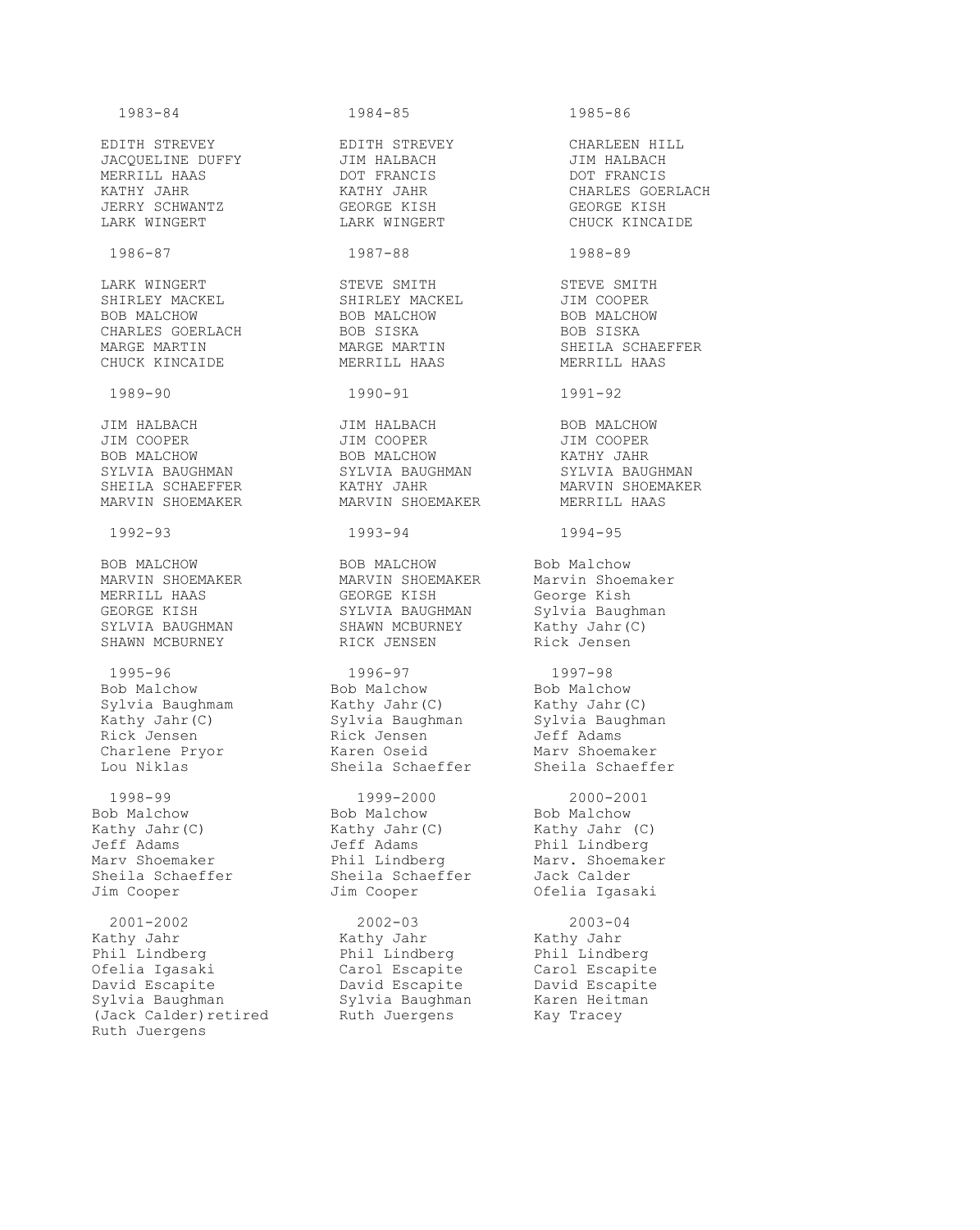2004-2005 2005-2006 2006-2007 Kathy Jahr Kathy Jahr Kathy Jahr Phil Lindberg **Phil Lindberg** Carol Escapite Carol Escapite Carol Escapite Marilyn Lindberg David Escapite David Escapite Malcolm Jahr Marilyn Lindberg Marilyn Lindberg Ria Huban Malcolm Jahr Malcolm Jahr Bill Huban 2007-2008 2008-2009 2009-2010 Kathy Jahr Kathy Jahr Kathy Jahr Bill Huban Carol Escapite Bill Houck Ria Huban Marilyn Lindberg Rick Jensen Marilyn Lindberg Rick Jensen Marlene Eckert Carol Escapite Bill Houck George Kish Ray Stewart **Ray Stewart** Ray Stewert 2010-2011 2011-2012 2012-2013 Bill Houck Bill Houck Bill Houck Kathy Jahr Kathy Jahr Joan Stewart Wally Denckert Wally Denckert Wally Denckert Marlene Eckert Marlene Eckert Marlene Eckert George Kish George Kish George Kish Ray Stewart **Ray Stewart Ray Stewart** Ray Stewart 2013-2014 2014-2015 2015-2016 Bill Houck Bill Houck Bill Houck George Kish Bob Clemmer Bob Clemmer Joan Stewart Wally Dencker Wally Dencker Wally Dencker Roger Philips Roger Philips Roger Philips Roger Philips George Kish George Kish Mike Reed Mike Reed Mike Reed

Bill Houck Bill Houck George Kish Bob Clemmer Roger Philips George Kish Mike Reed **Mike** Reed

 2016-2017 2017-2018 2018-2019 Joan Stewart Mally Dencker Wally Dencker Marlene Eckert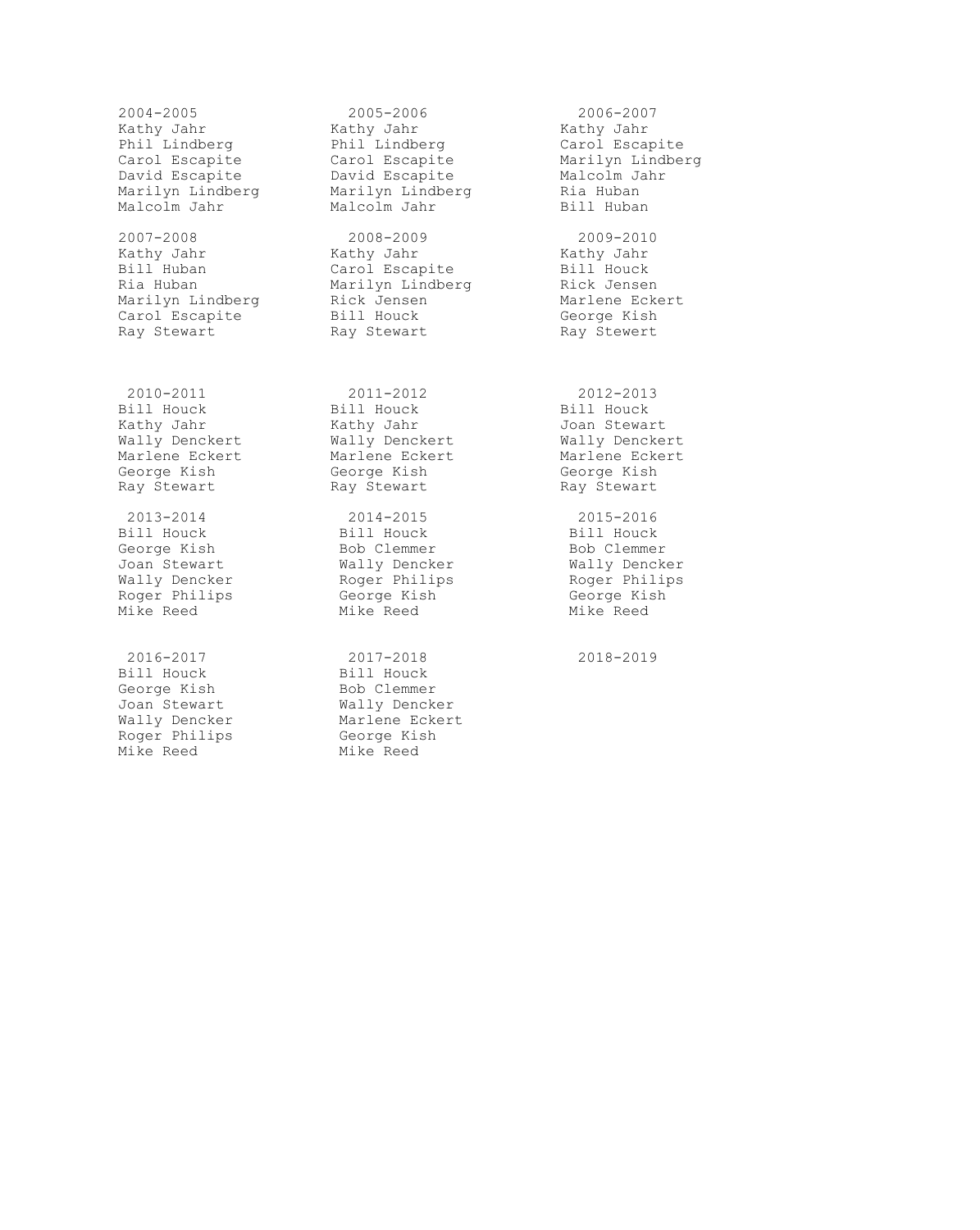# **SHORT TRIP COST:**

| 1962/63<br>63/64<br>64/65<br>65/66<br>66/67<br>67/68<br>68/69<br>69/70<br>70/71<br>71/72<br>72/73<br>73/74 \$31W/\$33M + \$6 NON-MEMBER                       | 1976/77<br>77/78<br>79/80<br>80/81<br>81/82<br>82/83<br>83/84<br>84/85<br>85/86<br>86/87 | 78/79 \$50.00<br>\$85.00 + \$20.00 NON-MEMBER<br>\$100.00<br>87/88 \$110.000 + \$20.00 NON-MEMBER                                                                                                                                 |
|---------------------------------------------------------------------------------------------------------------------------------------------------------------|------------------------------------------------------------------------------------------|-----------------------------------------------------------------------------------------------------------------------------------------------------------------------------------------------------------------------------------|
| 74/75<br>75/76                                                                                                                                                | 96/97<br>97/98<br>98/99<br>99/00                                                         | 88/89 \$130.00<br>89/90 \$140.00<br>90/91 \$105.00/\$140.00<br>91/92 \$142.00 LODGING/TRANS<br>92/93 \$125.00 LODGING/TRANS<br>93/94 \$125.00 Lodging/Trans<br>94/95 \$130.00 Lodging/Trans<br>95/96 \$140.00 Lodging/Trans<br>\$ |
|                                                                                                                                                               | 02/03                                                                                    | 00/01 \$135.00 Lodging/Trans<br>01/02 \$145.00 Lodging/Trans<br>\$                                                                                                                                                                |
| • 1980/81 DOLLAR<br>$$0.411$ (\$0.883)<br><b>BUS</b><br>\$0.422<br>LODGING<br>JAC. PARTY \$0.007<br>\$0.024<br>BEVERAGE<br>\$0.119<br>FOOD<br>\$0.017<br>MISC | 1990/91 DOLLAR.<br><b>BUS</b><br>LODGING<br>JAC. PARTY<br>BEVERAGE<br>FOOD<br>MISC       | (50.884)<br>\$0.008<br>\$0.013<br>\$0.079<br>\$0.016                                                                                                                                                                              |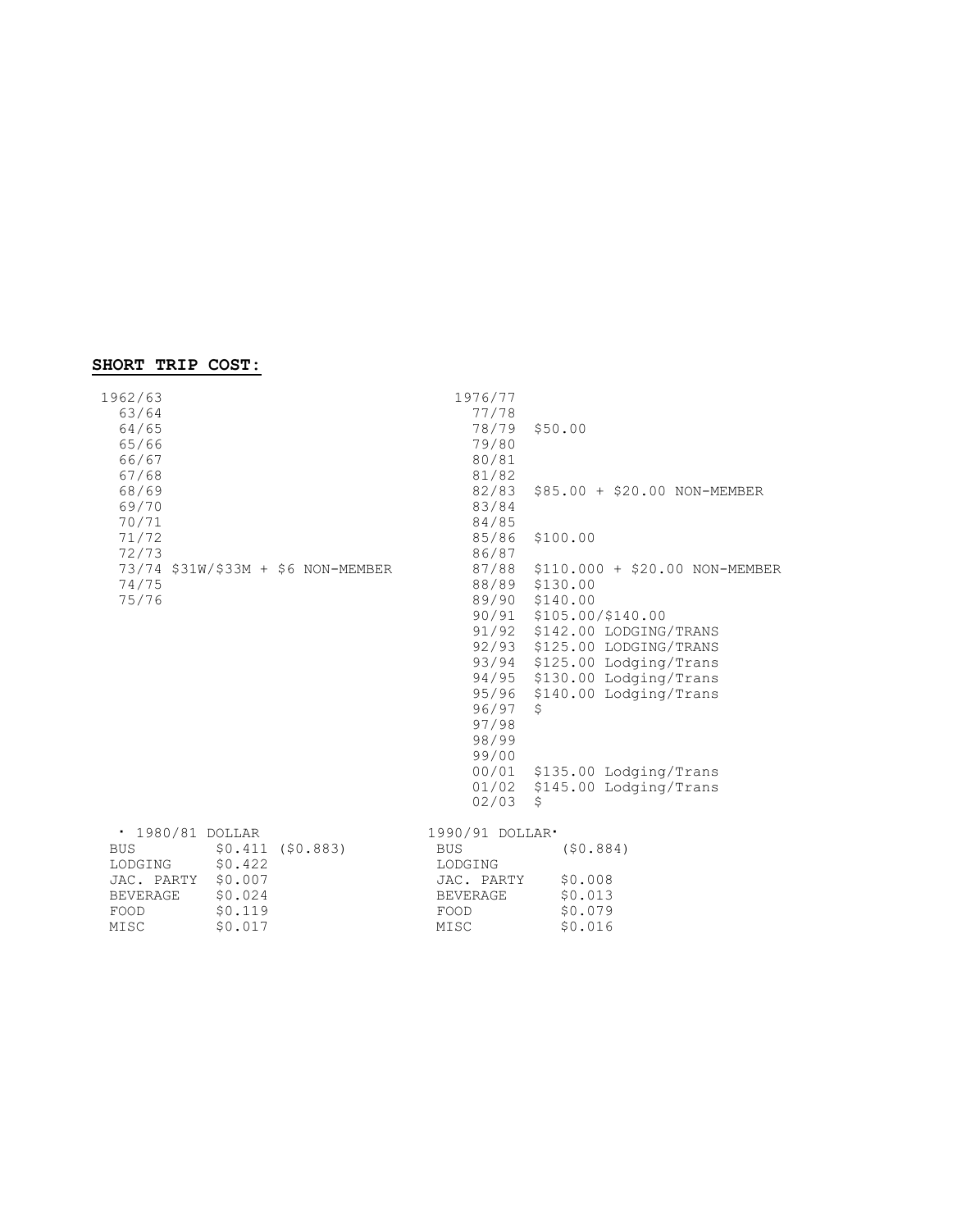# **MEETINGS LOCATIONS:**

|       | 1962/63 AUTONETICS REC. CENTER                         |           | 82/83 QUALITY INN (HARBOR BLVD)                  |
|-------|--------------------------------------------------------|-----------|--------------------------------------------------|
| 63/64 | AUTONETICS REC. CENTER                                 | 83/84     | QUALITY INN (HARBOR BLVD)                        |
| 64/65 | AUTONETICS REC. CENTER                                 |           | 84/85 OUALITY INN (HARBOR BLVD)                  |
|       | 65/66 AUTONETICS REC. CENTER                           | 85/86     | OUALITY INN (BROOKHURST)                         |
| 66/67 | AUTONETICS REC. CENTER                                 | 86/87     | OUALITY INN (BROOKHURST)                         |
| 67/68 | AUTONETICS REC. CENTER                                 | 86/87     | QUALITY INN (BROOKHURST)                         |
|       | 68/69 AUTONETICS REC. CENTER                           | 87/88     | QUALITY INN (BROOKHURST)                         |
| 69/70 | AUTONETICS REC. CENTER                                 | 88/89     | QUALITY INN (BROOKHURST)                         |
| 70/71 | AUTONETICS REC. CENTER                                 | 89/90     | QUALITY INN (BROOKHURST)                         |
|       | 71/72 AUTONETICS REC. CENTER                           | 90/91     | OUALITY INN (BROOKHURST)                         |
| 72/73 | AUTONETICS REC. CENTER                                 | 91/92     | OUALITY INN (BROOKHURST)                         |
| 73/74 | SHERATON HOTEL (ANAHEIM) 92/93 HOLIDAY INN (FULLERTON) |           |                                                  |
| 74/75 | ORANGE COUNTY FARM BUREAU 93/94                        |           | HOLIDAY INN (FULLERTON)                          |
| 75/76 | OAKWOOD GARDENS APTS                                   | 94/95     | HOLIDAY INN (FULLERTON)                          |
| 76/77 | OAKWOOD GARDENS APTS                                   | 95/96     | HOLIDAY INN (FULLERTON)                          |
| 77/78 | OAKWOOD GARDENS APTS                                   | 96/97     | Holiday INN (Fullerton)                          |
| 78/79 | DISNEYLAND HOTEL                                       | 97/98     | Holiday INN (Fullerton)                          |
|       | 79/80 DISNEYLAND HOTEL                                 | 98/99     | Raddison INN (Fullerton)                         |
| 80/81 | HYATT HOUSE HOTEL                                      | 99/00     | Raddison INN (Fullerton)                         |
|       | 81/82 HYATT HOUSE HOTEL                                | 00/01     | Jagerhaus (Anaheim)                              |
|       |                                                        | 01/02     | Jagerhaus (Anaheim)                              |
|       |                                                        | 02/03     | Anaheim Community Center 250 E. Center st.       |
|       |                                                        | $03 - 04$ | Anaheim Community Center 250 E. Center st.       |
|       |                                                        | $04 - 05$ | Anaheim Community Center 250 E. Center st.       |
|       |                                                        | $05 - 06$ | Anaheim Community Center 250 E. Center st.       |
|       |                                                        |           | 06-07 Anaheim Community Center 250 E. Center st. |
|       |                                                        |           | 07-08 Anaheim Community Center 250 E. Center st. |
|       |                                                        |           |                                                  |

08-09 Board eliminated general meetings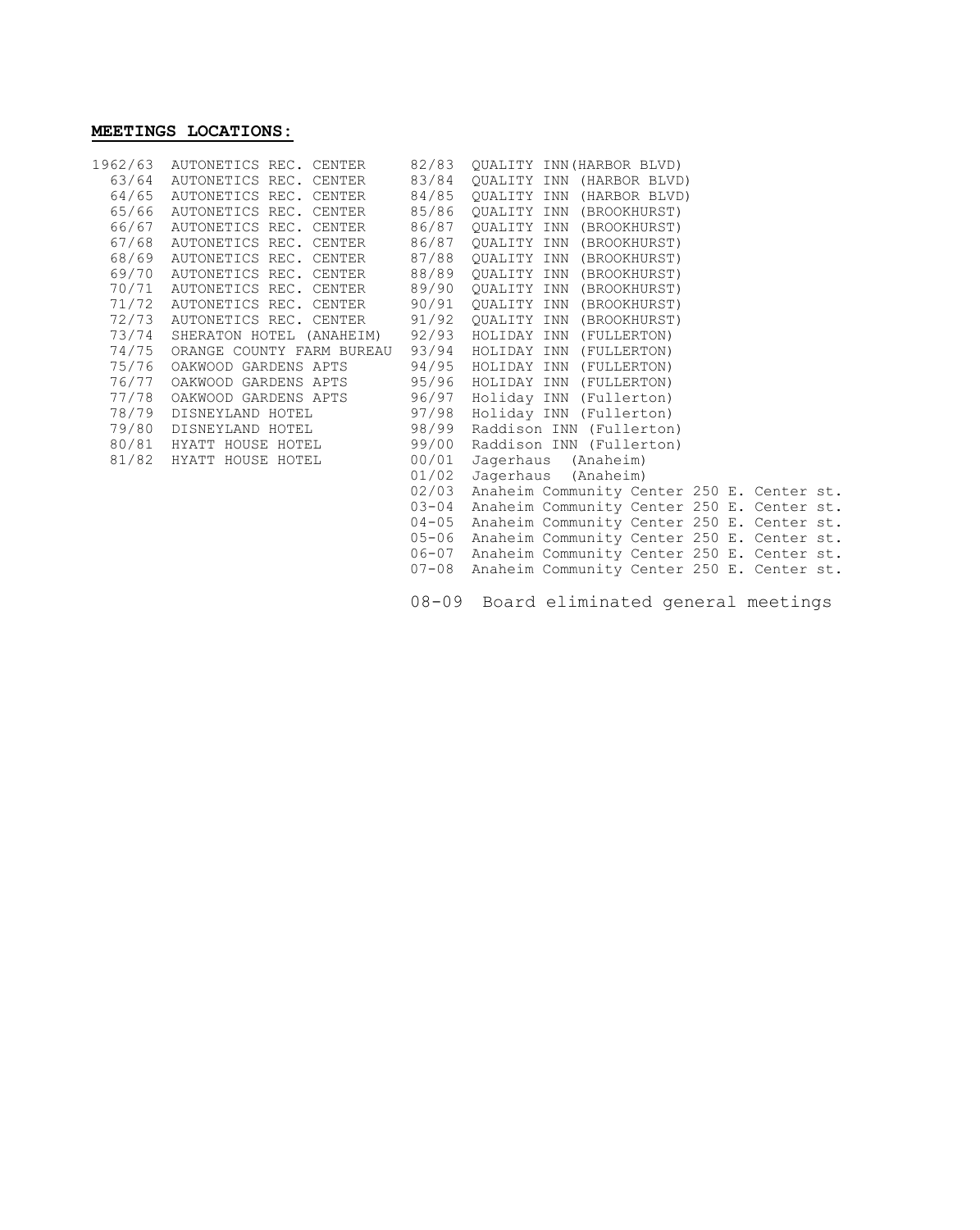# **PICNIC LOCATIONS:**

|    | 1965 A.C. RUBEL PARK                           | LOS COYOTES REG. PARK JUNE 20<br>1987 |  |
|----|------------------------------------------------|---------------------------------------|--|
|    | 66 A.C. RUBEL PARK                             | A.C. RUBEL PARK MAY 29<br>88          |  |
|    | 67 A.C. RUBEL PARK                             | 89<br>A.C. RUBEL PARK (CANCELLED)     |  |
| 68 | A.C. RUBEL PARK                                | 90<br>A.C. RUBEL PARK                 |  |
| 69 | A.C. RUBEL PARK                                | 91<br>A.C. RUBEL PARK MAY 15          |  |
| 70 | A.C. RUBEL PARK                                | 92<br>A.C. RUBEL PARK MAY 31          |  |
|    | 71 A.C. RUBEL PARK                             | 93<br>A.C. RUBEL PARK MAY 2           |  |
|    | 72 A.C. RUBEL PARK                             | 94<br>A.C. RUBEL PARK JUNE 18         |  |
|    | 73 A.C. RUBEL PARK                             | 95<br>A.C. RUBEL PARK JUNE 29(CANC)   |  |
| 74 | A.C. RUBEL PARK                                | 96 (a.c.rubel park june 2) canc.      |  |
|    | 75 A.C. RUBEL PARK APRIL 26                    | 97<br>NOT SCHEDULED.                  |  |
|    | 76 A.C. RUBEL PARK APRIL 24 98                 | Not Scheduled.                        |  |
|    | 77 A.C. RUBEL PARK JUNE 12                     | 99<br>Not Scheduled.                  |  |
| 78 | A.C. RUBLE PARK JUNE 17 2000                   | Not Scheduled.                        |  |
| 79 | A.C. RUBLE PARK JULE 1                         | 2001<br>Not Scheduled.                |  |
| 80 | A.C. RUBLE PARK MAY 17                         | 02<br>Not Scheduled.                  |  |
| 81 | A.C. RUBLE PARK APRIL 25                       | 03<br>Not Scheduled.                  |  |
| 82 | A.C. RUBLE PARK MAY 15                         | 04<br>Not Scheduled.                  |  |
| 83 | A.C. RUBLE PARK MAY 1                          | 05<br>Not Scheduled.                  |  |
| 84 | A.C. RUBEL PARK JULY 1                         | 06<br>Not Scheduled.                  |  |
| 85 | LOS COYOTES REG. PARK JUNE 1 2017 DISCONTINUED |                                       |  |
| 86 | A.C. RUBLE PARK JUNE 29                        | 2015 Restarted Annual picnic          |  |
|    |                                                | 15<br>Mile Square Park                |  |
|    |                                                |                                       |  |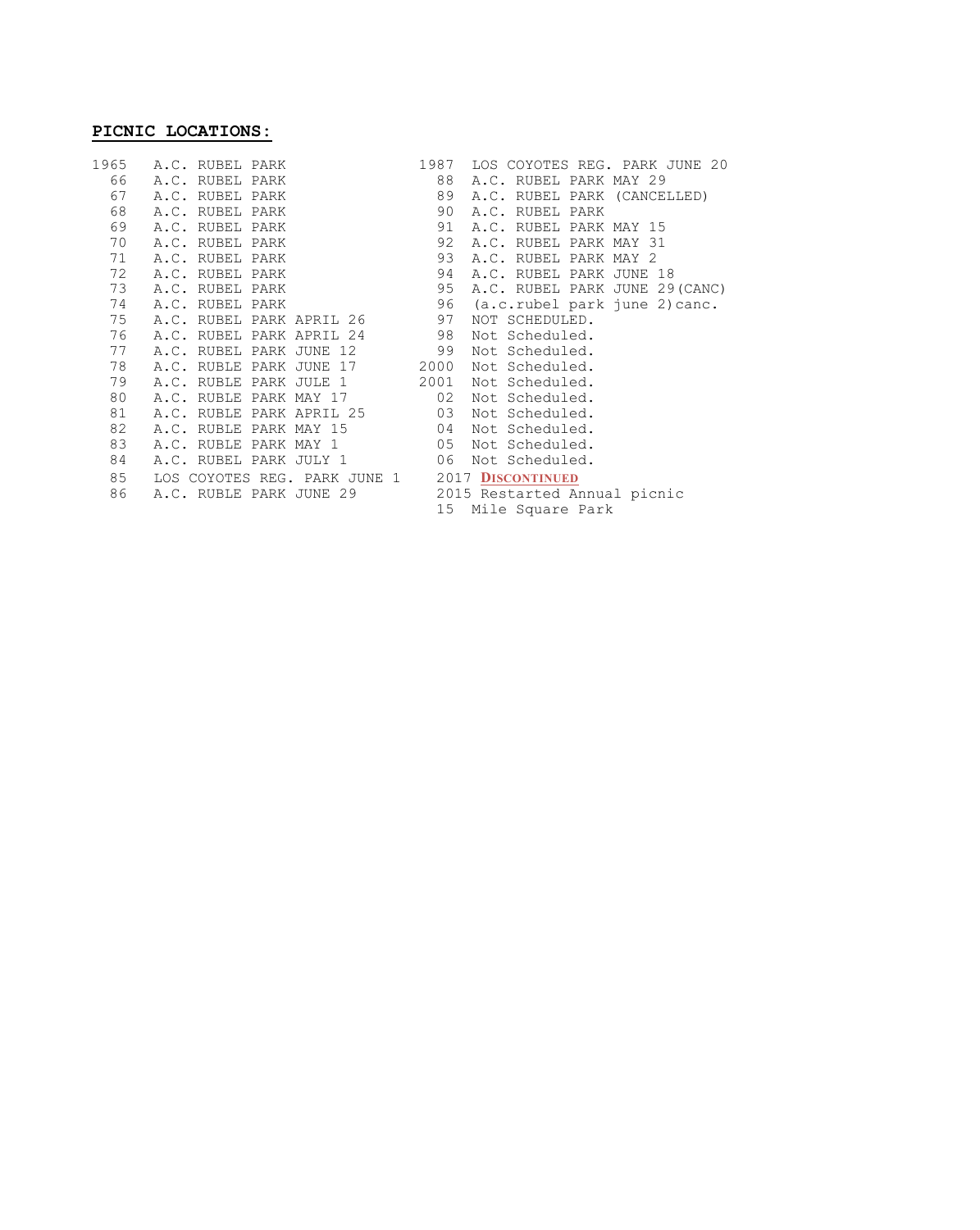# **INSTALLATION and AWARDS BANQUET LOCATIONS:**

| 1962 |                                                                 |      | 1986 HOTEL IBIS                               |
|------|-----------------------------------------------------------------|------|-----------------------------------------------|
| 63   |                                                                 | 87   | HERITAGE INN                                  |
| 64   |                                                                 | 88   | GRISWALDS (GLASSEL)                           |
| 65   |                                                                 | 89   | EMBASSY SUITES                                |
| 66   |                                                                 | 90   | ANAHEIM MARRIOTT                              |
| 67   |                                                                 | 91   | ANAHEIM MARRIOTT                              |
| 68   |                                                                 | 92   | ANAHEIM MARRIOTT                              |
| 69   | LOS COYOTES C.C.                                                | 93   | KNOTTS BERRY FARM                             |
| 70   | LOS COYOTES C.C.                                                | 94   | SPAGHETTINI ROTISSERIE&GRILL                  |
| 71   | HYATT HOUSE (formerly CHARTER                                   | 95   | GABBIANO'S (\$25)                             |
|      | HOUSE) MAY 22                                                   | 96   | Rusty Pelican (Long Beach)                    |
| 72   |                                                                 | 97   | Jagerhaus (Anaheim)                           |
| 73   |                                                                 | 98   | Lotus Court (Anaheim)                         |
| 74   |                                                                 | 99   | Jagerhaus (Anaheim)                           |
| 75   | EDGEBROOK                                                       | 2000 | Karuta/Karen Oseid                            |
| 76   | TALE OF THE WHALE                                               | 01   | Jagerhaus (Anaheim)                           |
|      | 77 BAHIA CORINTHIAN YACHT CLUB                                  | 02   | Jagerhaus (Anaheim)                           |
| 78   | BAHIA CORINTHIAN YACHT CLUB 03                                  |      | Phoenix Club restaurant                       |
| 79   | TAIL OF THE WALE MAY 19 (\$12) 04 Phoenix Club restaurant       |      |                                               |
| 80   | GRAND HOTEL MAY 31<br>$\sim$ 0.5                                |      | Bella Mari's Italian Family Restaurant        |
| 81   | LOS COYOTES C.C. MAY 16 2006<br>GRISWALDS (EAST ST.)MAY 22 2007 |      | Maria Calender's (Anaheim - Imperial/laPalma) |
| 82   |                                                                 |      | Maria Calender's (Anaheim - Imperial/laPalma) |
| 83   | JOLLY ROGER                                                     | 2008 | Maria Calender's (Anaheim - Imperial/laPalma) |
| 84   | HOLIDAY INN                                                     | 2009 | Maria Calender's (Anaheim - Imperial/laPalma) |
| 85   | CONESTOGA INN                                                   | 2010 |                                               |
|      |                                                                 | 2011 | Marie Calender's (San Juan Capistrano)        |
|      |                                                                 | 2012 | Marie Calender's (Santa Ana)                  |
|      |                                                                 | 2013 | Marie Calender's (Irvine)                     |
|      |                                                                 | 2014 | Marie Calender's (Irvine)                     |
|      |                                                                 | 2015 | Marie Calender's (Irvine)                     |
|      |                                                                 | 2016 | Marie Calender's (Irvine)                     |
|      |                                                                 | 2017 | Marie Calender's (Irvine)                     |
|      |                                                                 | 2018 |                                               |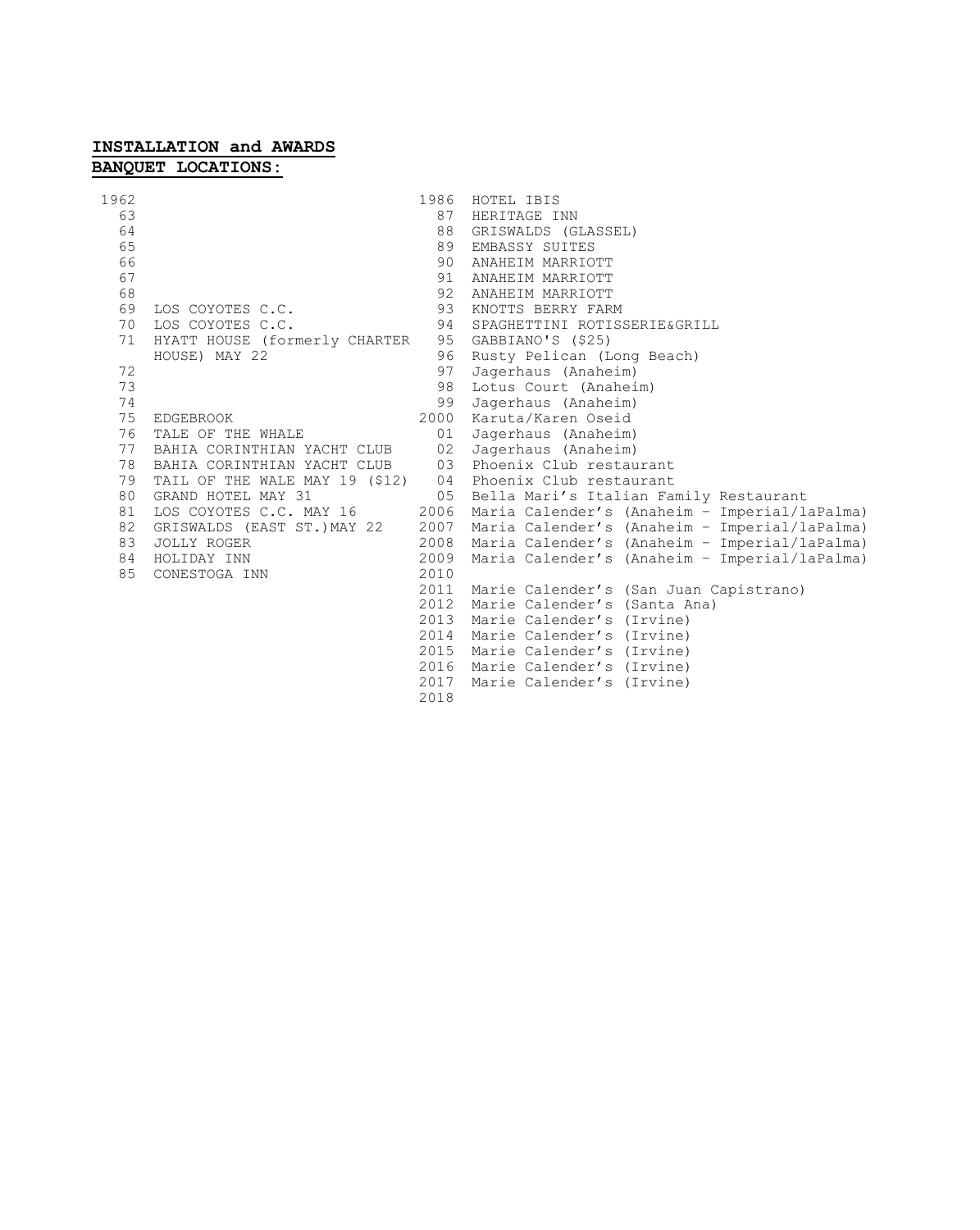#### **LONG TRIPS:**

(THREE DAYS AND LONGER)(revised to Out of State trips 4/18/07)

| SEASON: | LOCATION:                                                                                       | DATE:                                                                                                       | COST:                                                           |
|---------|-------------------------------------------------------------------------------------------------|-------------------------------------------------------------------------------------------------------------|-----------------------------------------------------------------|
| 2018/19 |                                                                                                 |                                                                                                             |                                                                 |
| 2017/18 | Banff, BC (FWSA)<br>Mammoth Mid-week<br>Mammoth Mid-week                                        | $Feb. 3-10$<br>Jan.<br>Mar                                                                                  | \$2202.00/\$1814.00<br>\$510.00pp<br>\$510.00pp                 |
| 2016/17 | Breckenridge (FWSA)<br>Mammoth Mid-week<br>Mammoth Mid-week                                     | Feb.<br>Jan.<br>Mar.                                                                                        |                                                                 |
| 2015/16 | Telluride (FWSA)<br>Mammoth Mid-week<br>Mammoth Mid-week                                        | Jan.- Feb.<br>Jan.<br>Mar.                                                                                  |                                                                 |
| 2014/15 | Whistler (FWSA)<br>Mammoth Mid-week<br>Mammoth Mid-week                                         | Jan.- Feb.<br>Jan.<br>Mar.                                                                                  |                                                                 |
| 2013/14 | Beaver Creek (FWSA)<br>Mammoth Mid-week<br>Mammoth Mid-week                                     | Jan.- Feb.<br>Jan.<br>Mar.                                                                                  |                                                                 |
| 2012/13 | Telluride (FWSA)<br>Mammoth Mid-week<br>Mammoth Mid-week                                        | Feb. $16$ - Feb. 23<br>Jan. $6 - Jan.11$<br>Mar. $3$ - Mar. $8$                                             | \$1819.00<br>\$385.00<br>\$385.00                               |
| 2011/12 | Park City (FWSA)<br>Mammoth Mid-week<br>Mammoth Mid-week                                        | Jan. 29 - Feb. 4<br>Jan. 15 - Jan. 20<br>Mar. $11 - \text{Mar. } 16$                                        | \$921.15/\$722.34/\$1252.50<br>\$355.00<br>\$365.00             |
| 2010/11 | Vail CO.<br>Mammoth Mid-week<br>Mammoth Mid-week                                                | Feb. $5$ - Feb. 12<br>Jan. $9 - Jan. 14$<br>Mar. 6 - Mar. 11                                                | \$1054.00<br>\$330.00                                           |
| 2009/10 | Telluride<br>Keystone                                                                           |                                                                                                             |                                                                 |
| 2008/09 | Tahoe<br>Big Sky (FWSA)                                                                         |                                                                                                             |                                                                 |
| 2007/08 | Whistler/Blackcomb FWSA<br>Breckenridge                                                         | Jan - Feb<br>$Feb - Feb$                                                                                    | \$1280.00?<br>\$1325.00?                                        |
| 2006/07 | Mammoth Mid-week<br>Tahoe Mid-week<br>Mammoth Mid-week<br>Steamboat (FWSA)<br>Sun Valley (othg) | Jan 12 - Jan 17<br>Feb xx - Feb xx<br>Mar. $9 - Mar. 14$<br>Jan. $27 - \text{Feb. } 3$<br>Jan. xx - Jan. xx | \$270.00?<br>\$315.00<br>\$370.00?<br>\$1380.00<br>travel agent |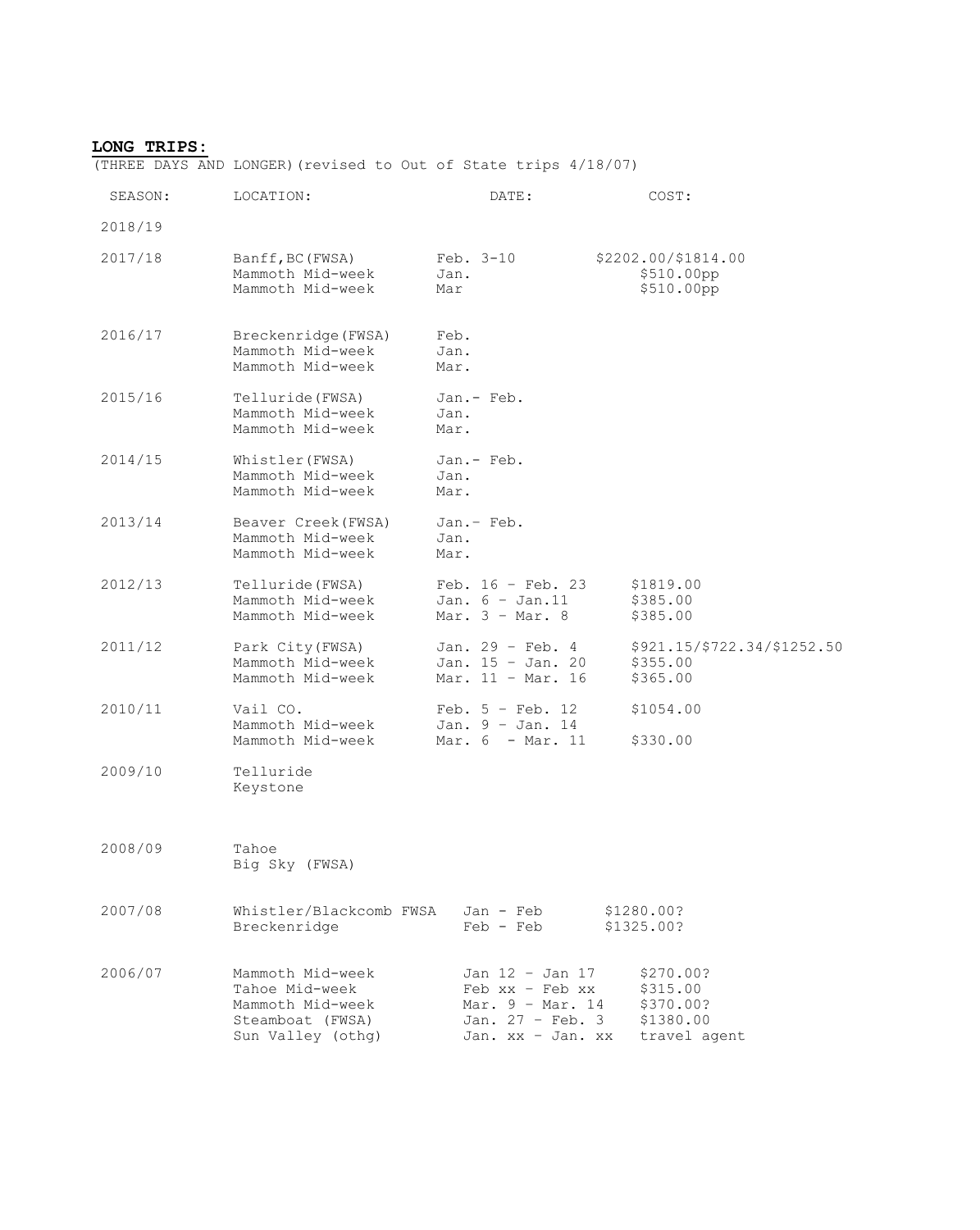| 2005/06   | Mammoth Mid-week<br>Snowbasin/Powder MT.<br>Sun Valley (othg)<br>Telluride (FWSA) | Nov $27 - Dec 2$<br>Jan $8$ - Jan 14<br>Jan 14 -Jan 28<br>$Feb 4 - Feb 11$ | \$207.00<br>\$685.00                                      |
|-----------|-----------------------------------------------------------------------------------|----------------------------------------------------------------------------|-----------------------------------------------------------|
| 2004/05   | Aspen/Snowmass (FWSA)                                                             | Jan 29 - Feb 5                                                             | \$1180.00 (USd)                                           |
|           | Red Mountain                                                                      | Dec $26 - Jan 2$                                                           | \$895.00 (USd)                                            |
| 2003/04   | Panorama, BC                                                                      | Dec $26 - Jan 2$                                                           | $$1026.00$ (USd)                                          |
|           | Lake Louise (FWSA)                                                                | Jan 24 - Jan 31                                                            | \$1145.00 MT View                                         |
| 2002/03   | Sun peaks Canada<br>Big Mountain MT. (FWSA)<br>Lake Tahoe (4 day)                 | Dec 28 - Jan 4<br>Jan 25 - Feb 2<br>Mar $6$ - Mar $10$                     | \$1260.00 Lake View<br>\$1020.00<br>\$1099.00<br>\$620.00 |
| 2001/02   | Silver Star Canada                                                                | Dec $26 - Jan 2$                                                           | \$998.00                                                  |
|           | Breckenridge Colorado                                                             | Jan 26 - Feb 2                                                             | \$1075.00                                                 |
| 2000/2001 | Big White Canada                                                                  | Dec $26 - Jan 1$                                                           | \$885.00                                                  |
|           | Telluride Colorado                                                                | Jan 27 - Feb 3                                                             | \$1100.00                                                 |
| 1999/2000 | Bogus Basin Idaho                                                                 | Dec $26 - Jan 2$                                                           | \$850.00                                                  |
|           | Steamboat Springs Co                                                              | Jan 29 - Feb 5                                                             | \$870.00                                                  |
| 1998/99   | Bridger Bowl, Montana                                                             | Dec $27 - Jan 2$                                                           | \$700.00                                                  |
|           | Sun Valley, Idaho                                                                 | Jan $31$ - Feb $6$                                                         | \$850.00                                                  |
| 1997/98   | Ogden Utah                                                                        | Dec $27 - Jan 3$                                                           | \$540.00                                                  |
|           | Big Mountain, MT                                                                  | Jan 31 - Feb 7                                                             | \$820.00                                                  |
|           | Banff, Canada                                                                     | Mar 7 - Mar 14                                                             | \$876.00                                                  |
|           | NORTHSTAR AT TAHOE                                                                | $APR$ 3 - $APR$ 5                                                          | \$380.00                                                  |
| 1996/97   | SALT LAKE UTAH                                                                    | DEC $27 - JAN 1$                                                           | \$710.00                                                  |
|           | VAIL CO.                                                                          | FEB $1 - FEB 8$                                                            | \$860.00                                                  |
|           | ALYESKA ALASKA                                                                    | $FEB$ 26 - MAR 2                                                           | \$689.00                                                  |
|           | NORTHSTAR AT TAHOE                                                                | $APR$ 3 - $APR$ 6                                                          | \$339.00                                                  |
| 1995/96   | Mt. Bachelor, Or                                                                  | DEC $26 - JAN 1$                                                           | \$700.00                                                  |
|           | CRESTED BUTTE                                                                     | $FEB$ 3 - $FEB$ 10                                                         | \$840.00                                                  |
| 1994/95   | BOGUS BASIN, Idaho                                                                | DEC 26 - JAN 1                                                             | \$775.00                                                  |
|           | SUMMIT COUNTY, Co                                                                 | $FEB 11 - 18$                                                              | \$740.00                                                  |
| 1993/94   | SANTA FE, NEW MEXICO                                                              | DEC 26 - JAN 2                                                             | \$650.00<br>\$720.00                                      |
| 1992/93   | SUN VALLEY, IDAHO                                                                 | $FEB$ 5 - $FEB$ 12                                                         | \$775.00                                                  |
|           | WHISTLER/BLACKCOMB                                                                | JAN 30 - FEB 6                                                             | \$765.00                                                  |
|           | SILVER/SCHWEITZER, Id                                                             | DEC 26 - JAN 2                                                             | \$790.00                                                  |
| 1991/92   | BIG SKY MONTANA<br>STEAMBOAT CO. (USRSA WEEK) JAN 18 - JAN 25<br>SANTA FE/TAOES   | DEC 26 - JAN 1<br>$FEB$ 7 - $FEB$ 10                                       | \$720.00<br>\$815.00<br>\$                                |
| 1990/91   | MT. BACHELOR, Or                                                                  | DEC 26 - JAN 1                                                             | \$695.00                                                  |
|           | VAIL CO.                                                                          | JAN 27 - FEB 2                                                             | \$840.00                                                  |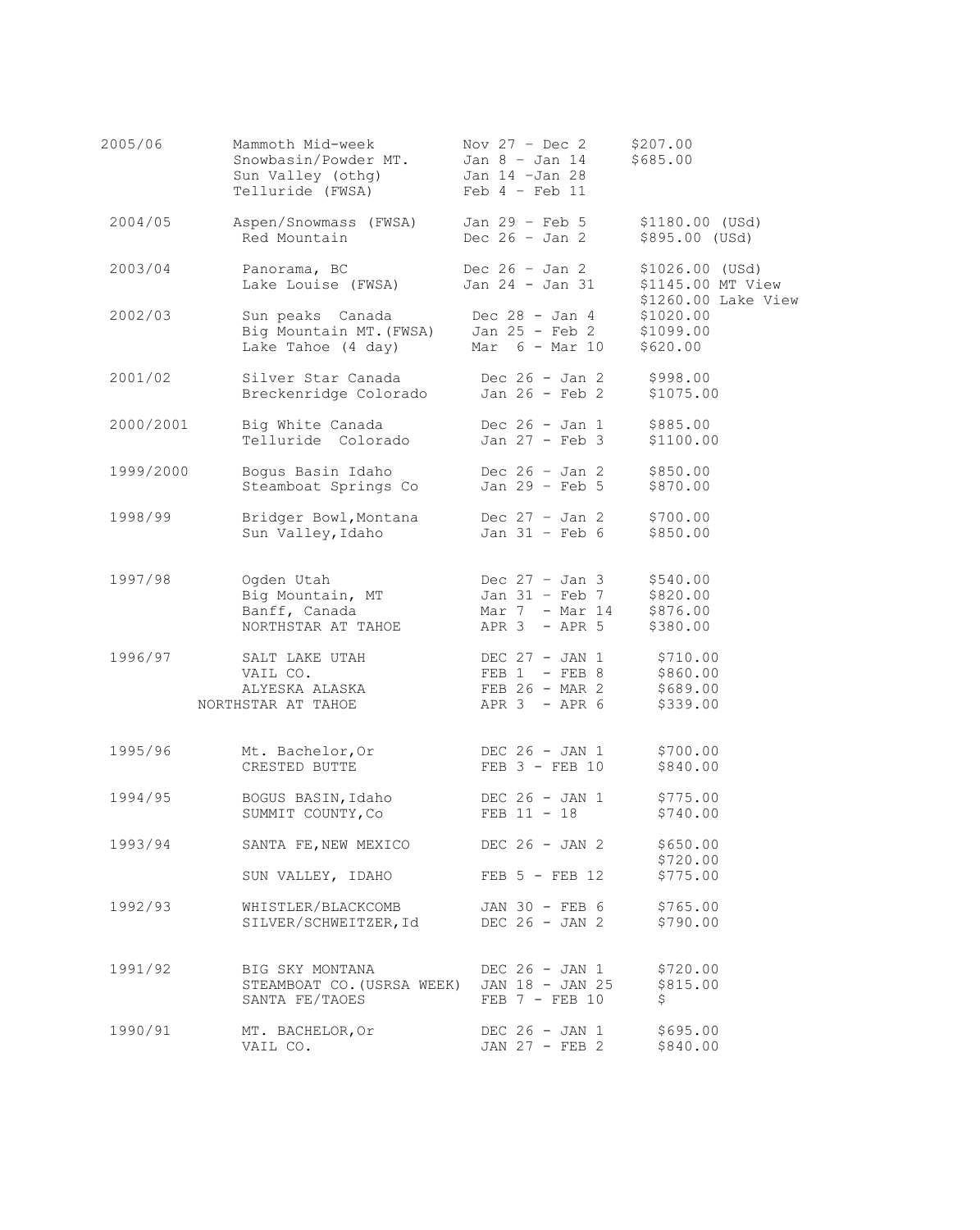|         | 1989/90 BIG MOUNTAIN MONTANA DEC 26 - JAN 1 \$645.00                                                                                              |                                      |                                |
|---------|---------------------------------------------------------------------------------------------------------------------------------------------------|--------------------------------------|--------------------------------|
|         | 1988/89 LAKE TAHOE DEC 26 - JAN 2 \$<br>JACKSON HOLE (USRSA WEEK) JAN 14 - JAN 21<br>AUSTRIA/SWITZERLAND FEB 17 - MAR 4                           |                                      | \$                             |
|         | AUSTRIA/SWITZERLAND<br>1987/88 MT. BACHELOR DEC 26 - JAN 2 \$575.00<br>BRIAN HEAD FEB 19 - FEB 22 \$200.++<br>MAR 26 - APR 2 \$610.00             |                                      |                                |
|         | 1986/87 SALT LAKE DEC 27 - JAN 3 \$670.00<br>BEAR VALLEY (MT. REBBA) FEB 6 - FEB 9 \$135.00<br>THE SUMMIT (BRECKENRIDGE) FEB 21 - FEB 28 \$715.00 |                                      |                                |
|         | 1985/86 WHISTLER/BLACKCOMB NOV 27 - DEC 1<br>(AMTRACK-L.A. TO GALLOP N.M. & 3 HR BUS RIDE)                                                        |                                      | \$<br>\$650.00                 |
|         | 1984/85 LAKE TAHOE DEC 26 - JAN 1 \$495.00<br>BEAR VALLEY (MT. REBBA) FEB 22 - FEB 25 \$125.00<br>STEAMBOAT SPRINGS MAR 2 - MAR 9 \$650.00        |                                      |                                |
|         | 1983/84 SUN VALLEY DEC 25 - JAN 1 \$<br>MT. BACHELOR (AMTRACK) JAN 21 - JAN 28 \$<br>WHISTLER/BLACKCOMB FEB 25 - MAR 3 \$                         |                                      |                                |
|         | 1982/83 ZURICH/GRINDELWALD/ZERMATT JAN 21 - FEB 5 \$1090.00                                                                                       |                                      |                                |
|         | 1981/82 SALT LAKE (LITTLE AMERICA) DEC 26-JAN 1 \$545.00/498.00<br>(LOWER PRICE IF SIGNED UP EARLY)                                               |                                      |                                |
|         | ASPEN<br>JACKSON HOLE MAR 26-APR 2 \$654.00/594.00                                                                                                | FEB 20 - FEB 27 4/RM \$578.00        | 3/RM \$629.00<br>2/RM \$738.00 |
|         | (LOWER PRICE IF SIGNED UP EARLY)                                                                                                                  |                                      |                                |
|         | 1980/81 STEAMBOAT SPRINGS JAN 25 - FEB 1 \$<br>CHINA PEAK                                                                                         | $FEB$ 20 - $FEB$ 22                  |                                |
| 1979/80 | THE SUMMIT<br>MAMMOTH MID-WEEK                                                                                                                    | FEB 24 - MAR 2<br>MAR 23 - MAR 28    | \$398.00<br>\$126.00           |
| 1978/79 | SALT LAKE<br>SUN VALLEY<br>BEAR VALLEY (MT. REBBA) MAR 25 - MAR 30 \$195.00<br>MAMMOTH MID-WEEK APR 15 - APR 20 \$95.00                           | DEC 27 - JAN 1<br>$FEB$ 3 - $FEB$ 10 | \$309.00<br>\$378.00           |
| 1977/78 | ASPEN                                                                                                                                             |                                      |                                |
|         | 1976/77 JACKSON HOLE<br>MAR                                                                                                                       |                                      |                                |
| 1975/76 | MAR                                                                                                                                               |                                      | \$                             |
| 1974/75 | BANFF SPRING                                                                                                                                      |                                      |                                |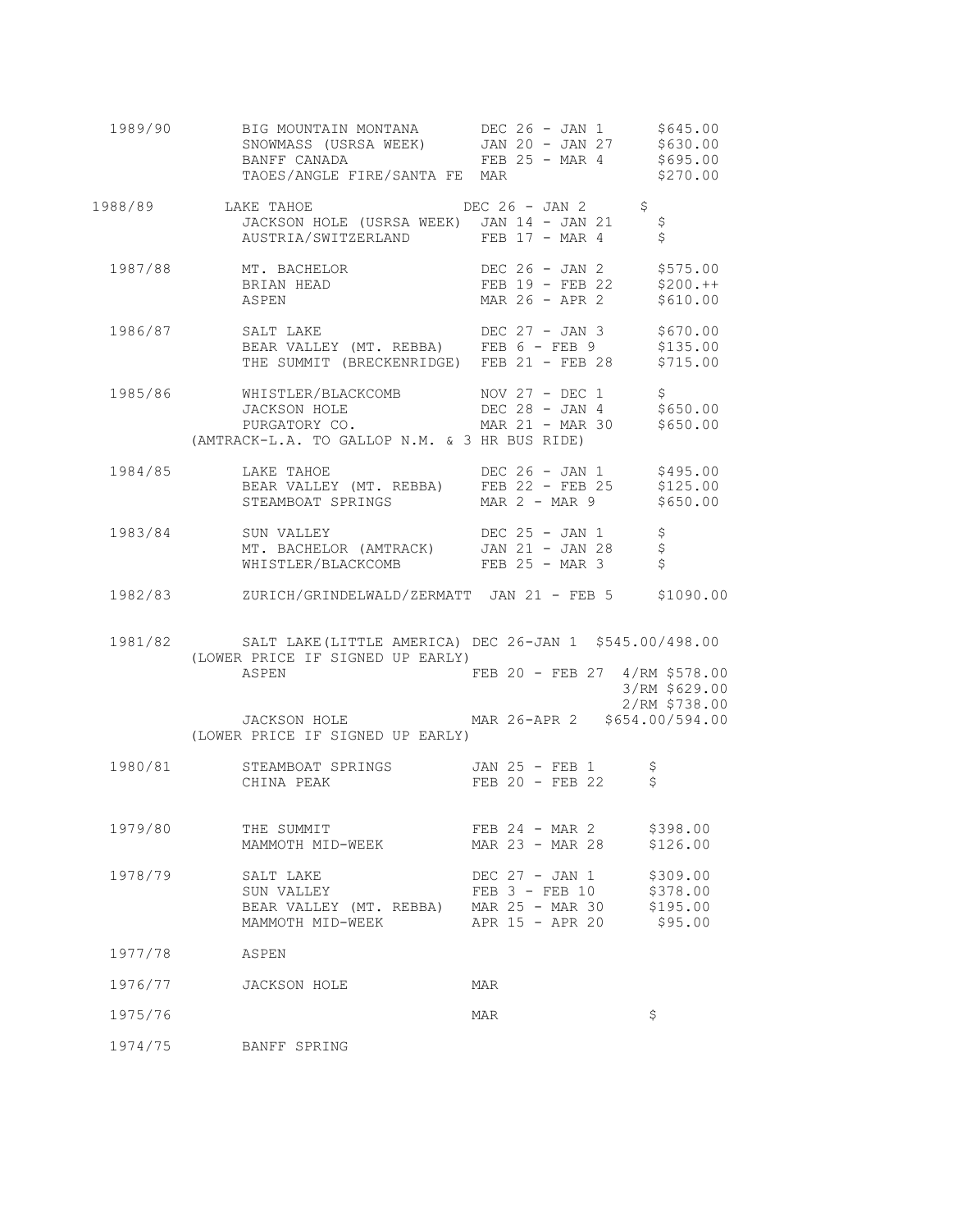| TAOS |  |
|------|--|
|------|--|

| 1973/74 | PARK CITY  | NOV 21 - NOV 25   | \$131.00 |
|---------|------------|-------------------|----------|
|         | SALT LAKE  | DEC 27 - JAN 1    | \$190.00 |
|         | SUN VALLEY | $FEB$ 2 - $FEB$ 9 | \$260.00 |

1972/73 ASPE

| 1971/72 |  | SAN ANTON AUSTRIA (2 WEEKS) JAN |  |  | \$980.00? |
|---------|--|---------------------------------|--|--|-----------|
|---------|--|---------------------------------|--|--|-----------|

1970/71 JACKSON HOLE (EARTHQUAKE WEEK)

| 1969/70 | SNOWBALL EXPRESS -SUN VALLEY JAN                                                     |  |                                                              |  |  |                    |  |
|---------|--------------------------------------------------------------------------------------|--|--------------------------------------------------------------|--|--|--------------------|--|
| 1968/69 | SNOWBALL EXPRESS -SUN VALLEY<br>PARK CITY UTAH<br>TAHOE<br>ASPEN COLO<br>BEAR VALLEY |  | JAN 11<br>NOV 27<br>DEC 27 - JAN 1<br>FEB 8<br><b>MAR 21</b> |  |  | $\mathcal{P}$<br>? |  |
|         |                                                                                      |  |                                                              |  |  |                    |  |

- 1967/68 PARK CITY UTAH NOV 23 26 ? TAHOE TAHOUR DEC 29 - JAN 1 ? SNOWBALL EXPRESS SUN VALLEY JAN 6 - JAN 14 ?
	- 1966/67 SNOWBALL EXPRESS SUN VALLEY
	- 1965/66 PARK CITY UTAH NOV 24 SNOWBALL EXPRESS SUN VALLEY
	- 1964/65 BRIGHTON UTAH (BUS TRIP) NOV. 24
	- 1963/64 BRIGHTON UTAH (BUS TRIP) NOV. 24

1962/63

1961/62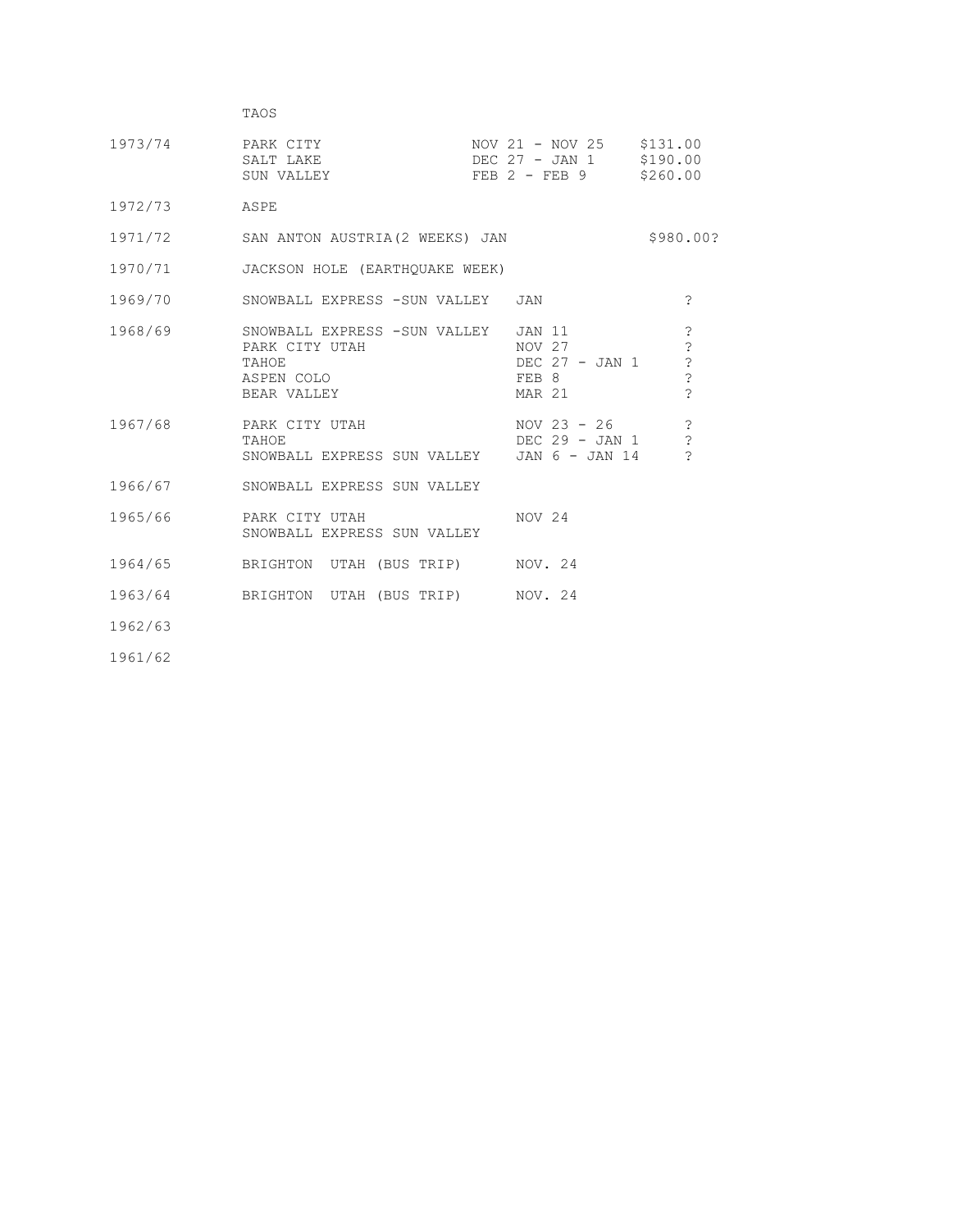#### **SNOWBOUNDERS CLUB RACE RESULTS**

(TROPHY WINNERS ONLY)

#### **\*\*\*\*\* FEBRUARY 1972 \*\*\*\*\***

| WOMEN                    |        | MEN                           |  |  |  |  |
|--------------------------|--------|-------------------------------|--|--|--|--|
| CHAMPIONSHIP             |        |                               |  |  |  |  |
| 1. MERRILL CAMPBELL      | 33.45s | 31.60s<br>TAK WAKAI           |  |  |  |  |
| ADVANCED                 |        |                               |  |  |  |  |
| 1. CONNIE ZUHDE          | 36.73  | 31.63<br>1. BOB STACY         |  |  |  |  |
| NANCY MEYER              | 39.05  | 32.50<br>RALPH GARNER         |  |  |  |  |
| 3. ROSE WANZEK           | 42.40  | 33.10<br>CHARLIE AMBLER<br>3. |  |  |  |  |
| INTERMEDIATE             |        |                               |  |  |  |  |
| 1. CAROL GAVES           | 42.07  | 34.50<br>MIKE MARTIN          |  |  |  |  |
| BECKY FOX                | 44.23  | 37.87<br>FRED CARPER          |  |  |  |  |
| 3. SYSAN SHAFFER         | 46.17  | 39.70<br>GEORGE PERCHES<br>3. |  |  |  |  |
| NOVICE                   |        |                               |  |  |  |  |
| 1. GAIL RICHARDSON       | 36.50  | 31.10<br>1. DOUG NELSON       |  |  |  |  |
| MARY ROUND               | 38.43  | 34.93<br>DAN SMITH            |  |  |  |  |
| BONNIE HENDRICKSON<br>3. | 43.25  | 44.80<br>JIM KLINK            |  |  |  |  |

#### **\*\*\*\*\* 1973 \*\*\*\*\***

| <b>WOMEN</b>       |       | MEN                         |  |  |  |  |
|--------------------|-------|-----------------------------|--|--|--|--|
| CHAMPIONSHIP       |       |                             |  |  |  |  |
| 1. JOANN PURCELL   | 72.39 | TAK WAKAI<br>XX             |  |  |  |  |
| ADVANCED           |       |                             |  |  |  |  |
| 1. DOLORES MAHONEY | 45.27 | MIKE MARTIN<br>36.57        |  |  |  |  |
| 2. NANCY MEYER     | 51.18 | 40.81<br>SHELDON PORDY      |  |  |  |  |
|                    |       | 41.09<br>TOM BALLA<br>3.    |  |  |  |  |
| INTERMEDIATE       |       |                             |  |  |  |  |
| 1. ROXANNE COBURN  | 43.34 | 39.89<br>LEE ISLES          |  |  |  |  |
| PADDY GRAY         | 43.78 | 39.98<br>2.1<br>BOB DURAZZO |  |  |  |  |
| 3. GAIL RICHARDSON | 43.86 | 40.97<br>3. RANDY BURCHACKI |  |  |  |  |
| NOVICE             |       |                             |  |  |  |  |
| MARIE MAZETTA      |       | STAN HUNTER                 |  |  |  |  |
| JOAN CROTSER       |       | JERRY FRICK                 |  |  |  |  |
| EILEEN SIMONSEN    |       | BOB LOMAX                   |  |  |  |  |
|                    |       |                             |  |  |  |  |

#### **\*\*\*\*\* 1974 \*\*\*\*\***

|      | WOMEN             |       |    | MEN            |       |
|------|-------------------|-------|----|----------------|-------|
| OPEN |                   |       |    |                |       |
|      | MERRILL CAMPBELL  | 43.90 |    | TAK WAKAI      | 39.75 |
| "A"  |                   |       |    |                |       |
|      | ROXANNE COBURN    | 45.00 |    | JOHN BLANKE    | 40.60 |
|      | RITA VELDEZ       | 47.85 |    | TOM BALLA      | 42.35 |
| 3.   | SUE PETERS        | 48.60 | 3. | JON VISSER     | 43.60 |
| "B"  |                   |       |    |                |       |
|      | CHARLEEN HILL     | 49.65 |    | ELMER NELSON   | 47.90 |
|      | JENNIFER MITCHELL | 53.10 |    | ED SMITH       | 49.20 |
|      | 3. BARBARA BENSON | 53.15 | 3. | JOHN POKSHEVA  | 49.80 |
| "C"  |                   |       |    |                |       |
|      | LOA TOMBLING      | 13.00 |    | 1. JACK AUNGST | 12.20 |
|      | MARGARET BRADLEY  | 14.00 |    |                |       |
|      | EILEEN SIMONSEN   | 15.50 |    |                |       |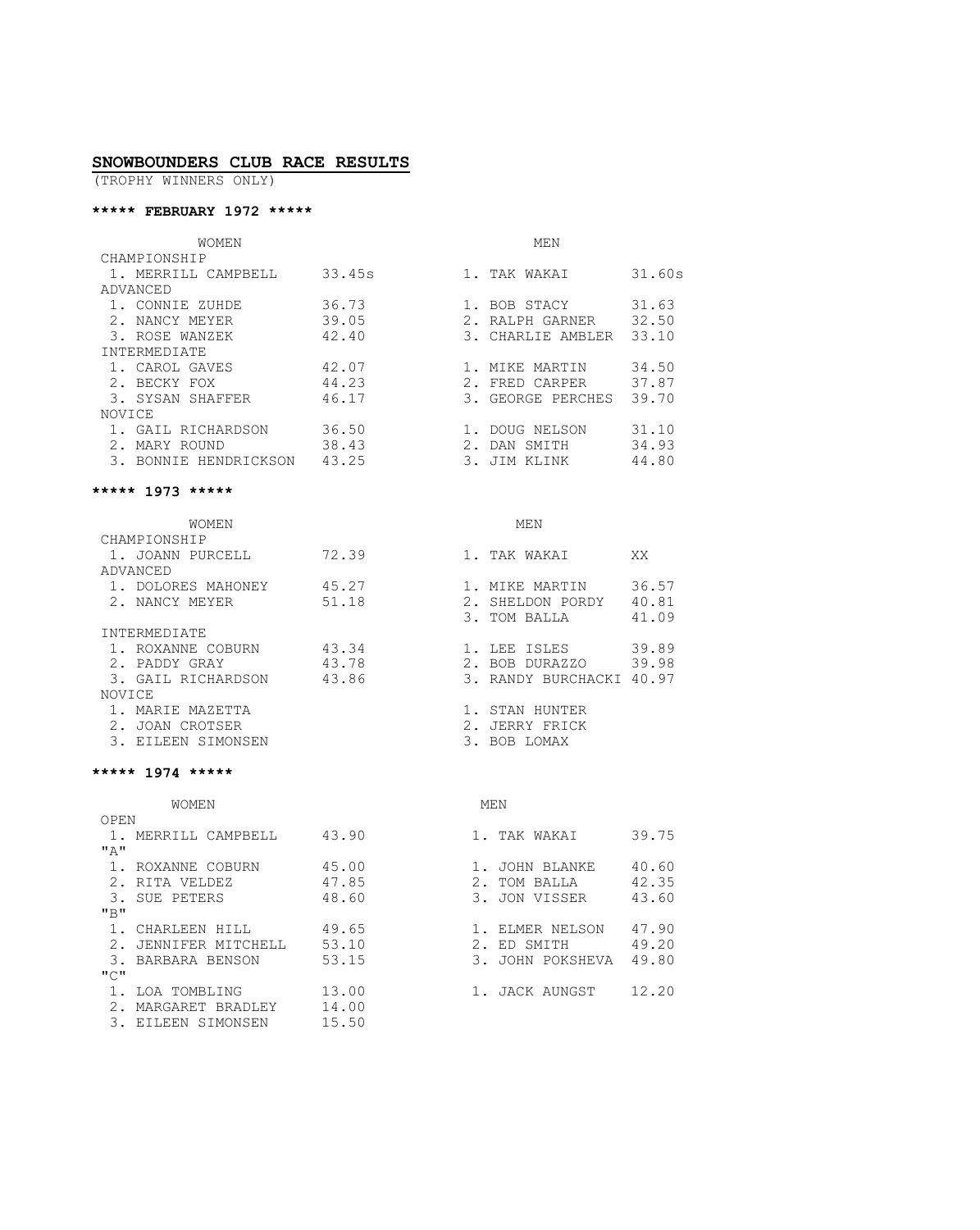### WOMEN

|--|--|

| OPEN          |                             |       |                |                 |         |
|---------------|-----------------------------|-------|----------------|-----------------|---------|
|               | 1. ROXANNE COBURN           | 47.57 |                | 1. PAUL HERRICK | 38.65   |
| "A"           |                             |       |                |                 |         |
|               | CAROL GAVES                 | 51.59 |                | BERRY KOLESAR   | 42.07   |
|               | CINDY ARTESE                | 52.34 | 2.             | JOHN PETTUS     | 43.31   |
|               |                             |       | 3 <sub>1</sub> | JOE NEMCEK      | 43.36   |
|               |                             |       | 4.             | SHELDON PORDY   | 44.84   |
|               |                             |       |                | 5. BOB KOCISKO  | 45.64   |
| "B"           |                             |       |                |                 |         |
|               | JOAN CROTSER                | 49.60 |                | JOHN SCHOOLER   | 48.74   |
|               | LINDA TWETEN                | 52.01 | 2.             | BRAHAR<br>MIKE  | 49.46   |
| $\mathcal{E}$ | SALLIE MINNE                | 57.81 |                | 3. MARK BEZEL   | 51.55   |
|               | MARLEEN ERNSTBERGER 58.11   |       | 4.             | JIM ASH         | 53.15   |
|               |                             |       |                | 5. PAUL ARNOLD  | 54.66   |
| "C"           |                             |       |                |                 |         |
|               | ROBIN HIRASHIMA             | 42.60 |                | CARL PETTIT     | 50.80   |
|               | GEORGETTE EARL              | 43.00 | 2.1            | DICK FARRELL    | 1:01.70 |
|               | CALDARELLI<br><b>EILEEN</b> | 43.20 |                |                 |         |

# **\*\*\*\* MARCH 27, 1976 \*\*\*\*\***

|               | WOMEN            |       |                 | MEN                   |       |
|---------------|------------------|-------|-----------------|-----------------------|-------|
| OPEN          |                  |       |                 |                       |       |
|               | MERRILL CAMPBELL | 63.84 |                 | PAUL HERRICK          | 51.85 |
|               |                  |       | 2.1             | JOHN BLANKE           | 53.98 |
|               |                  |       | $\mathcal{B}$ . | TAK WAKAI             | 54.37 |
| "A"           |                  |       |                 |                       |       |
|               | MARY HALE        | 65.48 |                 | 1. BOB LAVIGNE        | 57.54 |
| $2$ .         | JOAN HERRICK     | 68.77 | 2.              | ED LACHMAR            | 58.92 |
| 3.            | CYNDI LEONARD    | 69.15 | $\mathcal{E}$ . | LARRY AMOR            | 59.91 |
|               |                  |       | 4.              | <b>JOE NEMCEK</b>     | 60.33 |
|               |                  |       | 5.              | STEVE TARVIN          | 60.51 |
|               |                  |       |                 | 6. MARK BEZEL         | 60.68 |
| "B"           |                  |       |                 |                       |       |
|               | PAT MOOREHEAD    | 81.33 |                 | 1. KIRK DAWSON        | 70.34 |
| 2.            | BARBARA ASH      | 95.67 | 2.1             | DON WIRTH             | 71.69 |
|               | RAE ANN WIRTH    | 96.43 | 3.              | <b>JERRY TOBOLSKI</b> | 77.52 |
|               |                  |       | 4.              | TERRY JOHNSON         | 84.21 |
|               |                  |       | 5.              | MAURI ELSNER          | 84.62 |
| "C"           |                  |       |                 |                       |       |
|               | JOAN ELSNER      | 54.60 |                 | LES HALL              | 62.00 |
| $\mathcal{P}$ | KATHY MEEHAN     | 54.70 |                 | 2. RON<br>TURNER      | 73.90 |
| 3.            | VIVIAN BIRINGER  | 57.70 |                 |                       |       |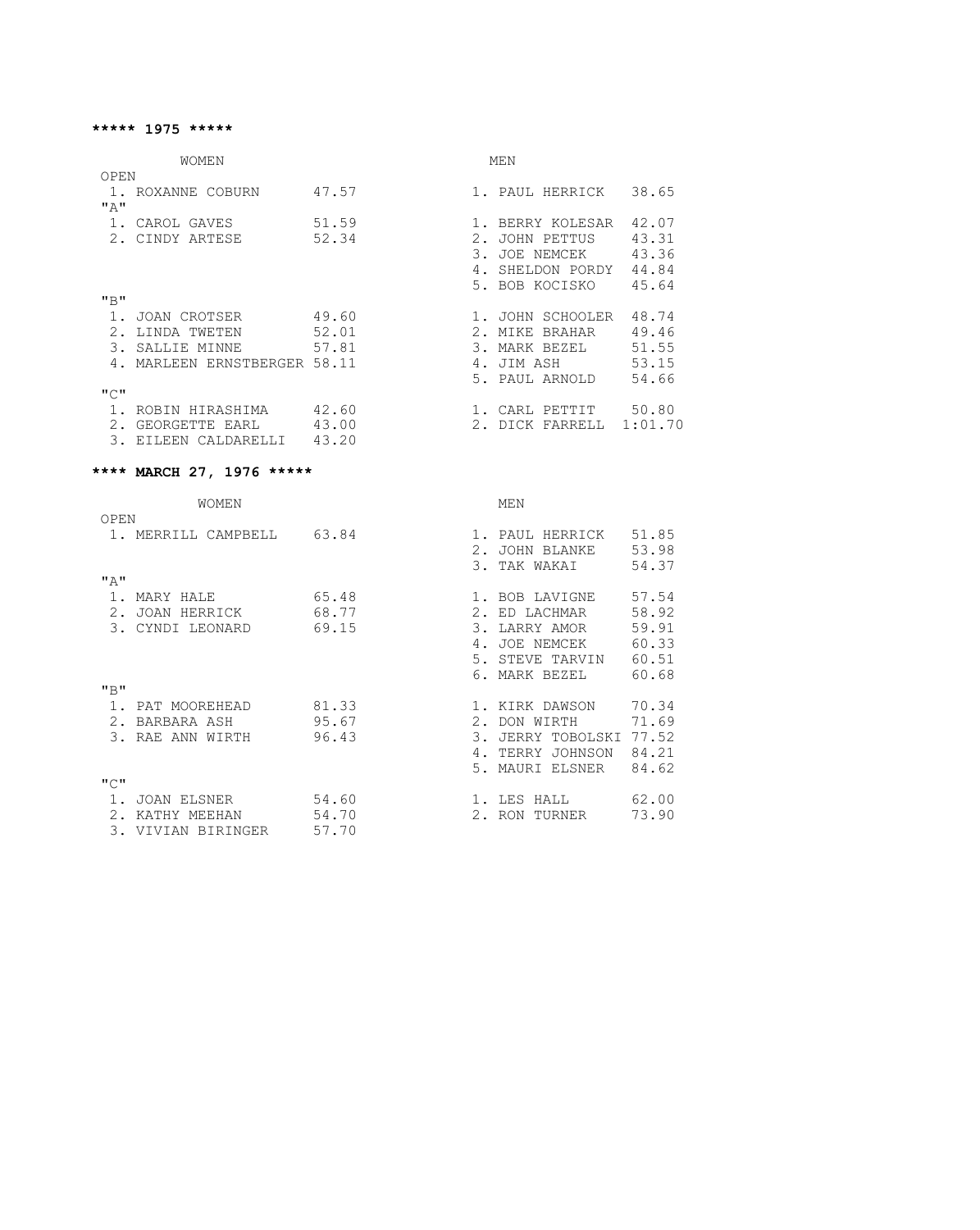#### **\*\*\*\*\* MARCH 27 1977 \*\*\*\*\***

| --------<br>١M<br>W<br>N<br>---<br> | ----<br>NЛ<br>N |
|-------------------------------------|-----------------|
|-------------------------------------|-----------------|

| OPEN            |       |               |                    |       |
|-----------------|-------|---------------|--------------------|-------|
| 1. MARY HALE    | 43.05 |               | <b>JOHN BLANKE</b> | 39.31 |
|                 |       |               | 2. BOB LAVIGNE     | 43.26 |
| "A"             |       |               |                    |       |
| CHARLEEN HILL   | 49.65 |               | LARRY AMOR         | 46.61 |
|                 |       |               | JOHN PETTUS        | 47.84 |
|                 |       |               | 3. STRETCH GRANT   | 47.90 |
|                 |       | 4.            | JON VISSER         | 48.56 |
| "B"             |       |               |                    |       |
| RAE ANN WIRTH   | 49.83 |               | DON WIRTH          | 41.65 |
| ELLIE STEVENSON | 50.10 |               | JERRY TOBOLSKI     | 44.82 |
| 3. PAM ROBISON  | 57.56 | $\mathcal{R}$ | TERRY JOHNSON      | 45.14 |
|                 |       |               | LEE DANIELS        | 45.95 |
|                 |       |               | 5. RAFFI FRANCIAN  | 48.28 |

"C"

NO RACERS

#### **\*\*\*\*\* 1978 \*\*\*\*\***

| <b>WOMEN</b>          |       |       | MEN            |       |
|-----------------------|-------|-------|----------------|-------|
| OPEN                  |       |       |                |       |
| MERRILL CAMPBELL      | 26.36 |       | JOHN BLANKE    | 23.40 |
|                       |       |       | PAUL HERRICK   | 24.31 |
|                       |       |       | 3. BOB LAVIGNE | 24.62 |
| "A"                   |       |       |                |       |
| KATHY WOOST           | 29.25 |       | BOB KOCISKO    | 27.98 |
|                       |       | $2$ . | JOHN PREWITT   | 29.59 |
|                       |       | 3.    | GERRY RESCH    | 30.50 |
|                       |       |       | 4. ED LACHMAR  | 30.98 |
| "B"                   |       |       |                |       |
| BETTY PANZIO          | 35.58 |       | JIM GRANT      | 29.33 |
| 2.<br>SHIRLEY HARPOLE | 37.60 | 2.    | BLAKE STEDMAN  | 29.50 |
| 3.<br>ROBIN HIRASHIMA | 38.28 |       | 3. LES HALL    | 30.03 |
| VIVIAN NIELSEN        | 39.13 |       |                |       |
| "C"                   |       |       |                |       |
| JERRI TIEZER          | 19.32 |       | 1. AL PETERS   | 19.48 |

# **\*\*\*\*\* APRIL 8, 1979 \*\*\*\*\***

| <b>WOMEN</b>    |       | MEN                            |  |
|-----------------|-------|--------------------------------|--|
| OPEN            |       |                                |  |
| 1. CAROL GAVES  | 55.26 | 41.12<br>JOHN BLANKE           |  |
| "A"             |       |                                |  |
| SHYLIE LEWIS    | 62.45 | 47.65<br>RAFFI FRANCIAN        |  |
| 2. MARY ANGLIN  | 74.04 | 47.81<br>2.1<br>JERRY SCHWANTZ |  |
|                 |       | 47.92<br>3.<br>GERRY RESCH     |  |
|                 |       | 51.90<br>4. EDDIE RANGEL       |  |
| "B"             |       |                                |  |
| EILEEN SIMONSEN | 72.83 | 59.36<br>ED GREINER            |  |
| LOA TOMBLING    | 81.61 | 60.93<br>2.1<br>MARK RODRIGUES |  |
| 3. DIANE HART   | 84.08 | 71.02<br>3. BOB BREECE         |  |
| "∩ "            |       |                                |  |
| LORRAINE PETERS | 17.02 |                                |  |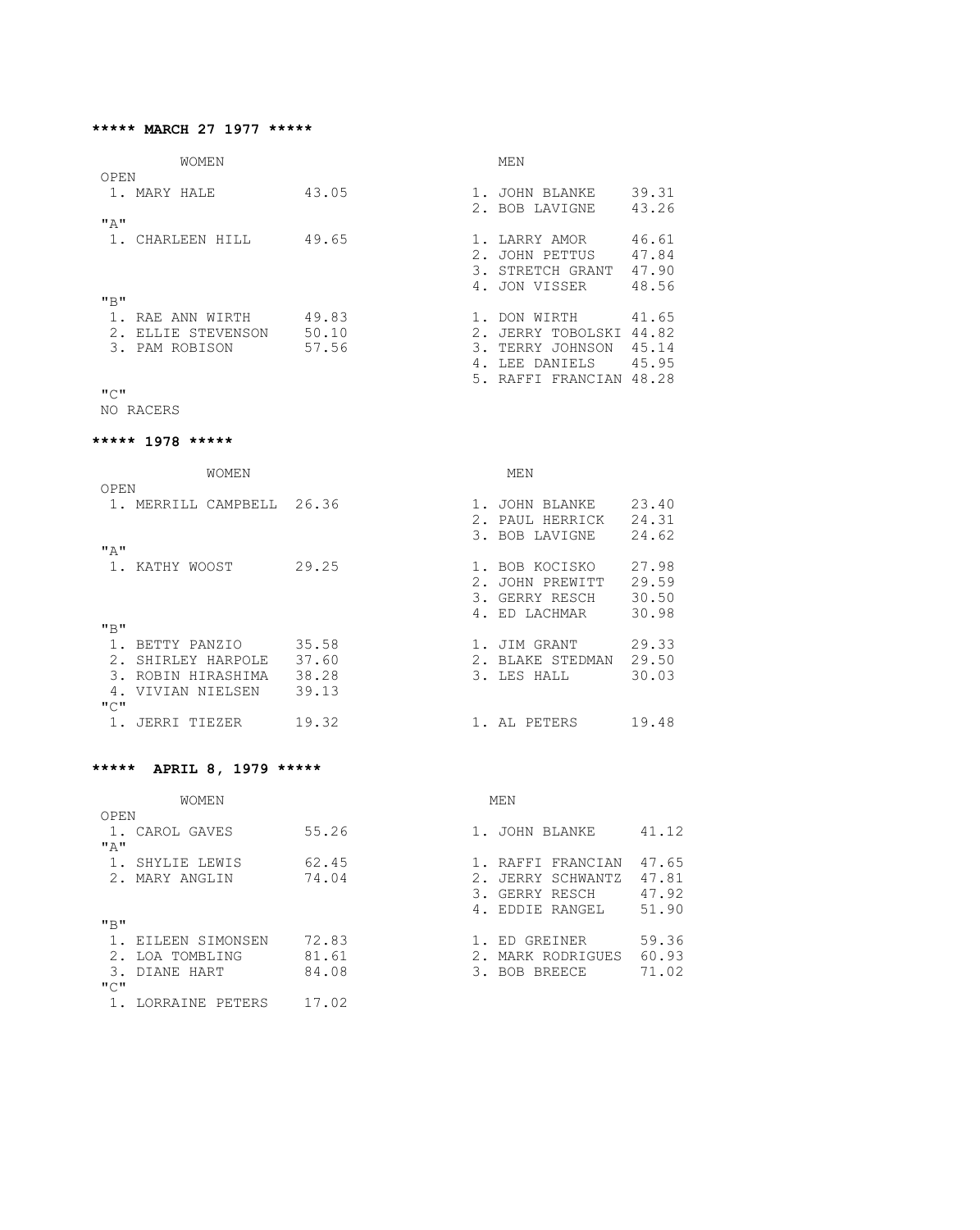#### **\*\*\*\*\* APRIL 19, 1980 \*\*\*\*\***

|      | <b>WOMEN</b>     |       | MEN |                   |       |
|------|------------------|-------|-----|-------------------|-------|
| OPEN |                  |       |     |                   |       |
|      | CAROL GAVES      | 81.83 |     | JOHN BLANKE       | 36.16 |
|      |                  |       | 2.1 | PAUL HERRICK      | 40.30 |
|      |                  |       |     | 3. MIKE MARTIN    | 42.12 |
| "A"  |                  |       |     |                   |       |
|      | JAN PANACEK      | 46.50 |     | 1. BILL BARNWELL  | 41.00 |
|      | CAROL AMSDEN     | 48.93 |     | 2. ROY HEATHCOE   | 42.35 |
| 3.   | YVONNE BABCOCK   | 55.13 | 3.  | FRANK PARKER      | 45.14 |
|      | 4. B.J. PARKER   | 60.86 |     | 4. JERRY SCHWANTZ | 47.41 |
| "B"  |                  |       |     |                   |       |
|      | JOAN SHARP       | 59.63 |     | TOM KAVANAUGH     | 53.63 |
|      | CAROL KAVANAUGH  | 61.72 |     | 2. AL PETERS      | 54.25 |
| 3.   | JACOUELINE DUFFY | 65.80 | 3.  | JULES WILLIAMS    | 57.37 |
| "C"  |                  |       |     |                   |       |
|      | GAYLE CARTWRIGHT | 24.90 |     |                   |       |

# **\*\*\*\*\* APRIL 5, 1981 \*\*\*\*\***

WOMEN MEN

| OPEN            |       |                           |
|-----------------|-------|---------------------------|
| CHARLEEN HILL   | 60.12 | 50.10<br>1. JOHN BLANKE   |
|                 |       | 52.93<br>2. PAUL HERRICK  |
| "A"             |       |                           |
| JOAN HERRICK    | 67.81 | 62.75<br>1. JOHN MCKEAN   |
| 2. B.J. PARKER  | 73.73 | 63.48<br>2. FRANK PARKER  |
|                 |       | 68.22<br>3. TOM KAVANAUGH |
| "B"             |       |                           |
| PAT ZECHMEISTER | 79.44 | 67.63<br>GERRY GRIFFITH   |
| JOYCE PERRY     | 84.95 | 84.46<br>2. RON PERRY     |
| 3. MYRA TRACY   | 85.96 |                           |
| "C"             |       |                           |

# **\*\*\*\*\* MARCH 21, 1982 \*\*\*\*\***

1. CHARLIE SNOW 24.30

|  | ***** MARCH 21, 1982 **** |  |  |  |
|--|---------------------------|--|--|--|
|--|---------------------------|--|--|--|

|       | WOMEN              |       | MEN                                           |
|-------|--------------------|-------|-----------------------------------------------|
| OPEN  |                    |       |                                               |
|       | MERRILL HASS       | 33.86 | 30.10<br>BILL BARNWELL                        |
|       | KATHY LAYTON       | 34.87 | 30.99<br>2.<br>MARTIN<br>MIKE                 |
|       |                    |       | 32.24<br>3.<br>JOHN MCKEAN                    |
| " A " |                    |       |                                               |
|       | YVONNE FRANCIS     | 35.15 | 32.98<br>AL PETERS                            |
| 2.    | SUE PORTER         | 36.38 | 33.04<br>2.1<br>JIM COOPER                    |
|       | CAROL KAVANAUGH    | 36.66 | $\mathcal{B}$ .<br>33.78<br>JULES<br>WILLIAMS |
|       | MYRA TRACY         | 37.27 | 34.37<br>4.<br>JERRY HAAS                     |
| "B"   |                    |       |                                               |
|       | SHARON ZOIS        | 38.05 | 37.18<br>JIM WATKINS                          |
|       | TERI WATKINS       | 39.29 | 37.39<br>2.<br>MARTY SNOW                     |
| 3     | MARCIA KELLY       | 43.07 | 38.25<br>3. MICKEY SIEGEL                     |
|       | MARA HODGKINS      | 43.37 |                                               |
| "C"   |                    |       |                                               |
|       | CONNIE<br>WILLIAMS | 23.66 | 35.70<br>JOHN ALLESI                          |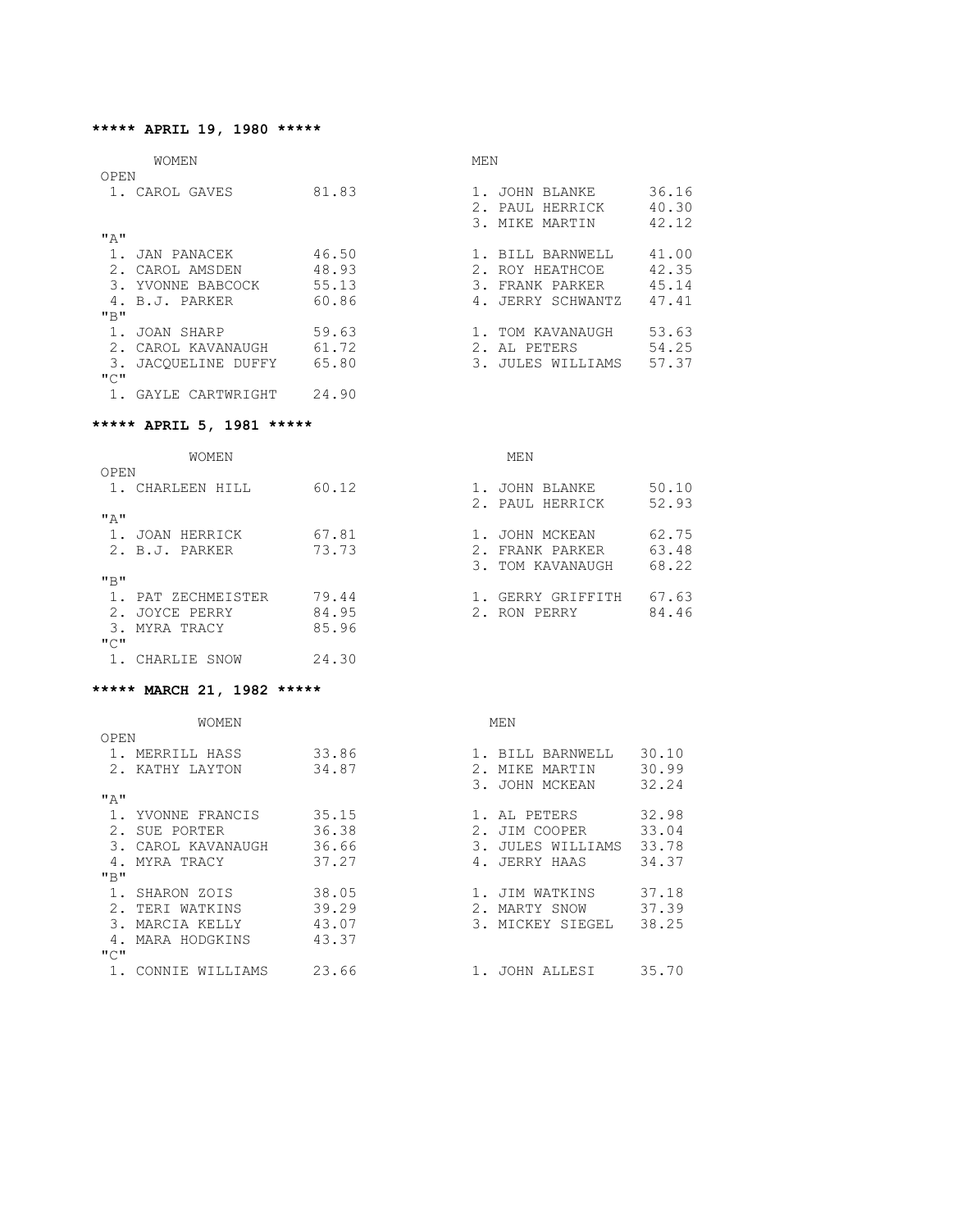#### **\*\*\*\*\* 1983 \*\*\*\*\***

| <b>WOMEN</b>                                                                 |                             | MEN                                                                                                                                                     |
|------------------------------------------------------------------------------|-----------------------------|---------------------------------------------------------------------------------------------------------------------------------------------------------|
| OPEN                                                                         |                             |                                                                                                                                                         |
| 1. MERRILL HASS 50.24<br>2. CHARLEEN HILL 52.93                              |                             | 1. JIM HALBACH 47.16<br>2. MIKE MARTIN 47.55<br>3. MALCOLM JAHR 47.76                                                                                   |
| "A"                                                                          |                             |                                                                                                                                                         |
| 1. MARILYN BOWER 52.38<br>2. CAROL KAVANAUGH 54.23<br>3. RAE ANN WIRTH 57.23 |                             | 1. JERRY HAAS 46.94<br>2. JIM COOPER 47.29<br>3. DOUG COATS 48.09<br>4. CHARLEY GOERLACH 49.22<br>5. BRAD POIRIER 50.95<br>6. HOWARD HARRIS 53.22       |
| "B"                                                                          |                             | 7. ART HEATH<br>53.26                                                                                                                                   |
| 1. DIANE ZSCHOCHE 65.05<br>2. KAY PHILLIPS 69.25<br>3. MARJORIE MARTIN 79.91 |                             | 1. MARVIN SHOEMAKER 61.05<br>2. CHUCK HARTMAN 69.32                                                                                                     |
| ***** 1984 *****                                                             |                             |                                                                                                                                                         |
| WOMEN<br>OPEN                                                                |                             | MEN                                                                                                                                                     |
| 1. MERRILL HAAS 36.88<br>2. LINDA FIELD 37.21<br>3. KATHY JAHR 37.63         |                             | 1. MALCOLM JAHR 32.85<br>2. CHUCK KINCAIDE 33.54<br>3. PAUL HERRICK 33.63<br>4. MIKE MARTIN 34.11                                                       |
| $\mathbf{u} \uparrow \mathbf{u}$                                             |                             |                                                                                                                                                         |
| 1. SUE PORTER 37.90<br>2. MYRA KINCAIDE 38.68<br>3. RAE ANN WIRTH 42.50      |                             | 33.10<br>1. PETE DAWSON<br>2. CHARLES GOERLACH 33.39<br>3. DICK SKAIN 34.40<br>4. DOUG COATS 34.96<br>5. TOM KAVANAUGH 35.03<br>6. JULES WILLIAMS 35.64 |
| "B"<br>---------------                                                       | $\sim$ $\sim$ $\sim$ $\sim$ | $\sim$ $\sim$ $\sim$                                                                                                                                    |

| 1. SHIRLEY MACKEL | 43.50 | 1. LEE KESKEY   | 40.22 |
|-------------------|-------|-----------------|-------|
| 2. LARK WINGERT   | 45.20 | 2. JAMES MASUDA | 40.61 |
|                   |       | 3. BOB SISKA    | 41.23 |

#### **\*\*\*\*\* 1985 \*\*\*\*\***

| <b>WOMEN</b>        | MEN   |                              |
|---------------------|-------|------------------------------|
| OPEN                |       |                              |
| MERRILL HAAS        | 32.33 | 27.72<br>PAUL HERRICK        |
| MARILYN<br>BOWER    | 33.43 | 29.89<br>JOHN MCKEAN         |
|                     |       | CHARLES GOERLACH 29.91<br>3. |
|                     |       | 29.92<br>4. MALCOLM JAHR     |
| ADVANCED            |       |                              |
| MYRA KINCAIDE       | 34.70 | 31.84<br>JULES WILLIAMS      |
| JOYCE PERRY         | 36.42 | 32.14<br>2.1<br>DICK SKAIN   |
| NANCY BOYER         | 37.08 | 32.43<br>3.<br>GEORGE KISH   |
| 4. ELKE SCHLIEKERT  | 37.31 | 33.30<br>BRAD POIRIER        |
|                     |       | 34.21<br>5. DOUG COATS       |
| <b>TNTERMEDIATE</b> |       |                              |
| LARK WINGERT        | 43.78 | 34.91<br>JAMES MASUDA        |
| OZ GRAHAM           | 46.47 | 35.75<br>2. BOB SISKA        |
| KATHY CAMPBELL      | 47.43 |                              |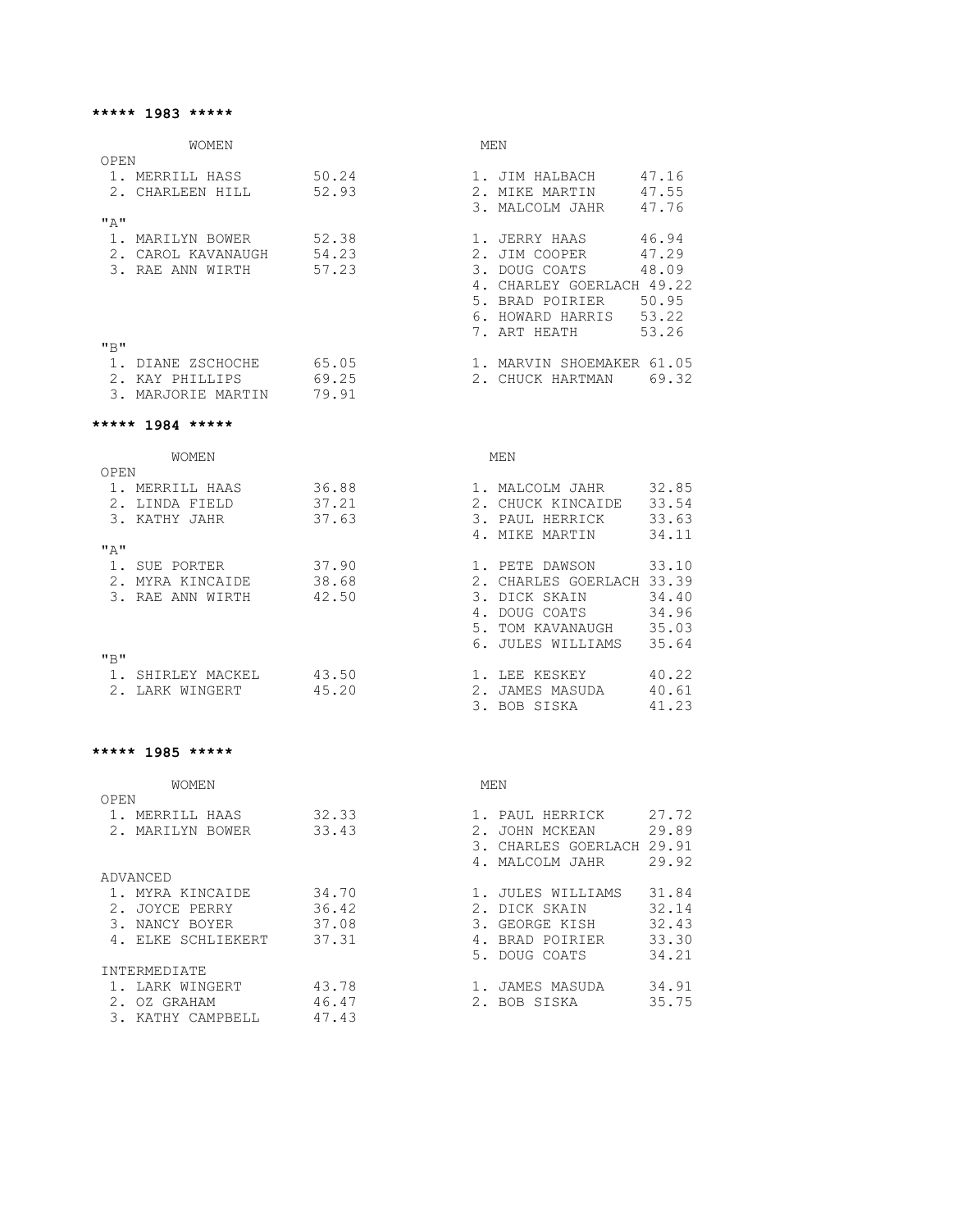# **\*\*\*\*\* MARCH 16, 1986 \*\*\*\*\***

| <b>WOMEN</b>       |       | MEN                        |
|--------------------|-------|----------------------------|
| OPEN               |       |                            |
| 1. MERRILL HAAS    | 33.00 | 30.17<br>1. JIM COOPER     |
|                    |       | 30.53<br>2. CHUCK KINCAIDE |
| ADVANCED           |       |                            |
| 1. ELKE SCHLIEKERT | 32.93 | 34.62<br>1. BILL DONAHUE   |
| 2. JOYCE PERRY     | 36.50 | 35.22<br>2. JIM MASUDA     |
| INTERMEDIATE       |       |                            |
| 1. SYLVIA BAUGHMAN | 39.23 | 37.01<br>1. LARRY DOKTER   |

#### **\*\*\*\*\* 1987 \*\*\*\*\***

| <b>WOMEN</b>        |       | MEN               |       |
|---------------------|-------|-------------------|-------|
| OPEN                |       |                   |       |
| MERRILL HAAS        | 47.00 | PAUL HERRICK      | 40.70 |
| MARILYN BOWER       | 48.9  | CHARLES GOERLACH  | 41.90 |
|                     |       | 3. CHUCK KINCAIDE | 42.50 |
| ADVANCED            |       |                   |       |
| SHIRLEY MACKEL      | 49.00 | 1. BOB SISKA      | 48.70 |
| JUTTA WAAS          | 51.00 | MARVIN SHOEMAKER  | 48.90 |
| 3. SYLVIA BAUGHMAN  | 53.60 | 3. JIM MASUDA     | 49.30 |
| <b>INTERMEDIATE</b> |       |                   |       |
| 1. MURIEL KWIATT    | 52.90 | STEVE GUILFORD    | 49.40 |
| 2. ERNA LOWE        | 53.60 | RALPH KWIATT      | 50.60 |
|                     |       | WILLIAM JONES     | 50.20 |

#### **\*\*\*\*\* 1988 \*\*\*\*\***

| WOMEN               |       |     | MEN                       |       |
|---------------------|-------|-----|---------------------------|-------|
| OPEN                |       |     |                           |       |
| SUE PORTER          | 44.80 |     | 1. PAUL HERRICK           | 38.90 |
| 2. MARILYN BOWER    | 46.00 | 2.1 | CHARLES GOERLACH 39.90    |       |
|                     |       |     | 3. JIM COOPER             | 41.40 |
| ADVANCED            |       |     |                           |       |
| JUTTA WAAS          | 44.20 |     | 1. MARVIN SHOEMAKER 44.50 |       |
| 2. NANCY BOYER      | 48.40 |     | 2. BRAD POIRIER           | 44.80 |
|                     |       |     | 3. JERRY HAAS             | 46.80 |
| <b>INTERMEDIATE</b> |       |     |                           |       |
| 1. PEG HYLAND       | 55.50 |     | 1. RICHARD STOFFEL        | 48.70 |
|                     |       |     | RALPH KWIATT              | 50.80 |

#### **\*\*\*\*\* 1989 \*\*\*\*\***

NO CLUB RACE WAS HELD DO TO BAD WEATHER

#### **\*\*\*\*\* MARCH 1990 \*\*\*\*\***

| <b>WOMEN</b>        |       | MEN |                           |       |  |
|---------------------|-------|-----|---------------------------|-------|--|
| <b>OPEN</b>         |       |     |                           |       |  |
| 1. MERRILL HAAS     | 45.80 |     | 1. CHARLIE GOERLACH 41.10 |       |  |
|                     |       |     | 2. CHUCK KINCAIDE         | 42.10 |  |
| <b>ADVANCED</b>     |       |     |                           |       |  |
| 1. NANCY BOYER      | 48.60 |     | 1. BRAD POIRIER           | 45.90 |  |
| <b>INTERMEDIATE</b> |       |     |                           |       |  |
| 1. NANCY THURNALL   | 48.60 |     | 1. RICHARD BIRINGER 52.50 |       |  |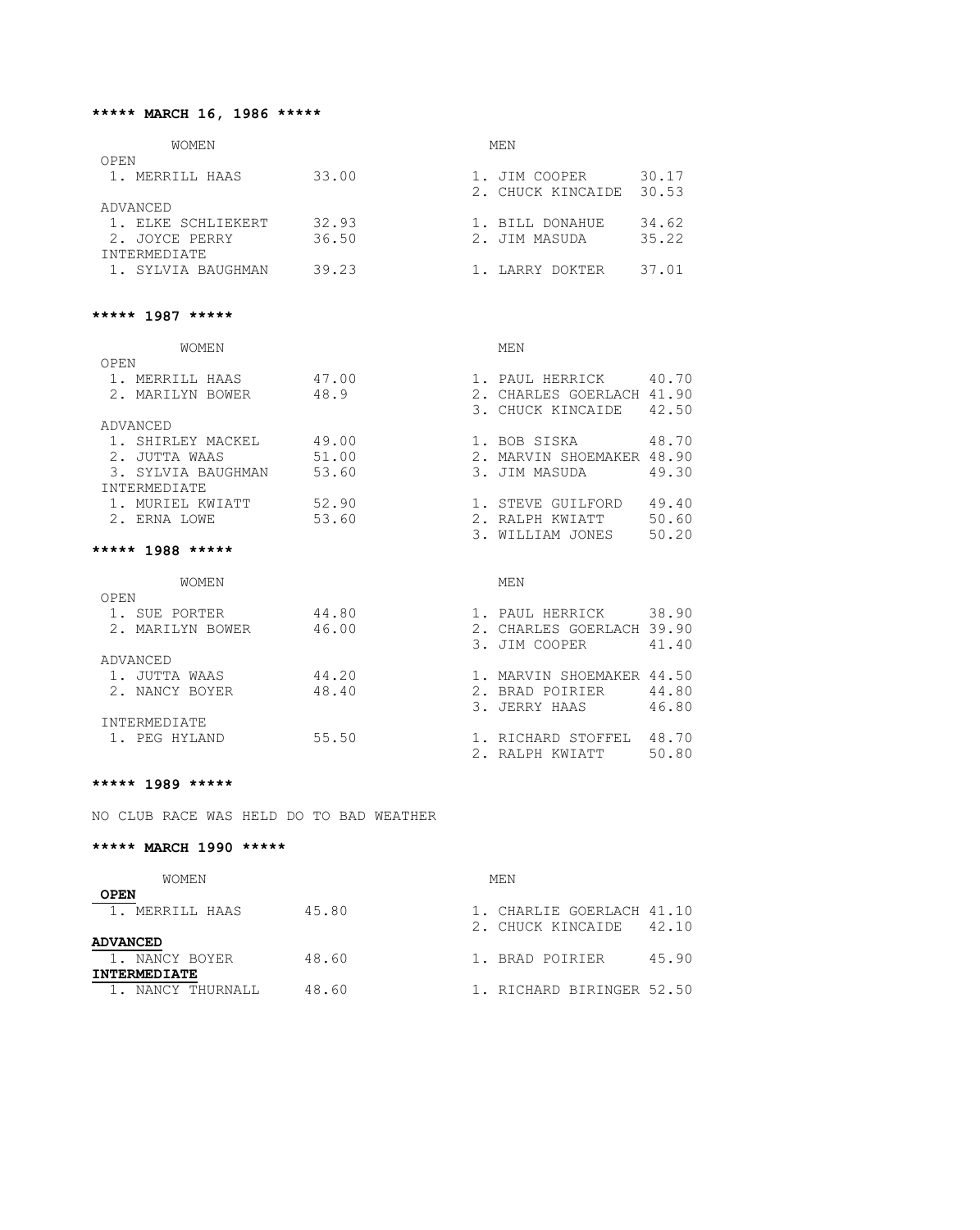#### **\*\*\*\*\* 1991 \*\*\*\*\***

WOMEN MEN OPEN 1. MERRILL HAAS 43.9 1. CHUCK KINCAIDE 39.5 ADVANCED 1. SYLVIA BAUGHMAN 55.8

INTERMEDIATE

#### **\*\*\*\*\* 1992 \*\*\*\*\***

| WOMEN               |      | MEN                         |
|---------------------|------|-----------------------------|
| OPEN                |      |                             |
| KATHY JAHR          | 42.8 | 37.7<br>1. CHARLIE GOERLACH |
| 2. MERRILL HAAS     | 43.1 | 37.7<br>1. MALCOLM JAHR     |
|                     |      | 38.4<br>2. JIM COOPER       |
| ADVANCED            |      |                             |
| 1. MARY SUE PIERCE  | 50.4 | 39.0<br>1. LOU NIKLAS       |
|                     |      | 43.6<br>2. RICK JENSEN      |
| <b>INTERMEDIATE</b> |      |                             |
| 1. BARBARA NIKLAS   | 46.8 | 63.4<br>1. TOM JOSEPH       |
|                     |      |                             |
| BEGINNER CLASS      |      |                             |

2. JIM COOPER 40.8

1. RANDY STRUTTON 44.1<br>2. JERRY HAAS 44.2

1. BOB MALCHOW 56.8

1. BILL VAN HUSS 138.9

#### **\*\*\*\*\* 1993 \*\*\*\*\***

| <b>WOMEN</b>      |      |     | MEN                                          |                      |
|-------------------|------|-----|----------------------------------------------|----------------------|
| OPEN              |      |     |                                              |                      |
| NANCY BOYER       | 34.2 |     | CHARLEY GOERLACK<br>2. LOU NIKLAS            | 27.9<br>28.6         |
| ADVANCE           |      |     |                                              |                      |
| NANCY THURNALL    | 33.1 | 3.  | BRAD POIRIER<br>LARRY HYMAN<br>WILLIAM MEYER | 31.0<br>31.7<br>32.0 |
| INTERMEDIATE      |      |     |                                              |                      |
| 1. KRISTIN SCHWAZ | 36.5 | 2.1 | ERNIE TINTORER<br>DON CERVELLONE             | 35.7<br>35.8         |
| <b>BEGINNER</b>   |      |     |                                              |                      |
| GALE MOORE        | 46.6 |     | JEFF ADAMS                                   | 43.3                 |

#### **\*\*\*\*\*\*\*\*\*\* 1994 \*\*\*\*\*\*\*\*\*\*\*\***  WOMEN MEN **OPEN**  1. NANCY BOYER 44.8 1. JIM COOPER 40.0 **ADVANCED**<br>1. BARBARA NIKLAS 46.4 1. BARBARA NIKLAS 46.4 1. KEN FORRER 41.5 2. RICK JENSEN 43.7 **INTERMEDIATE**<br>1. M. (PEG) HYLAND 53.3 1. M. (PEG) HYLAND 53.3 1. BOB MALCHOW 46.7 **2. PAT KELLY** 47.1

**Beginner** None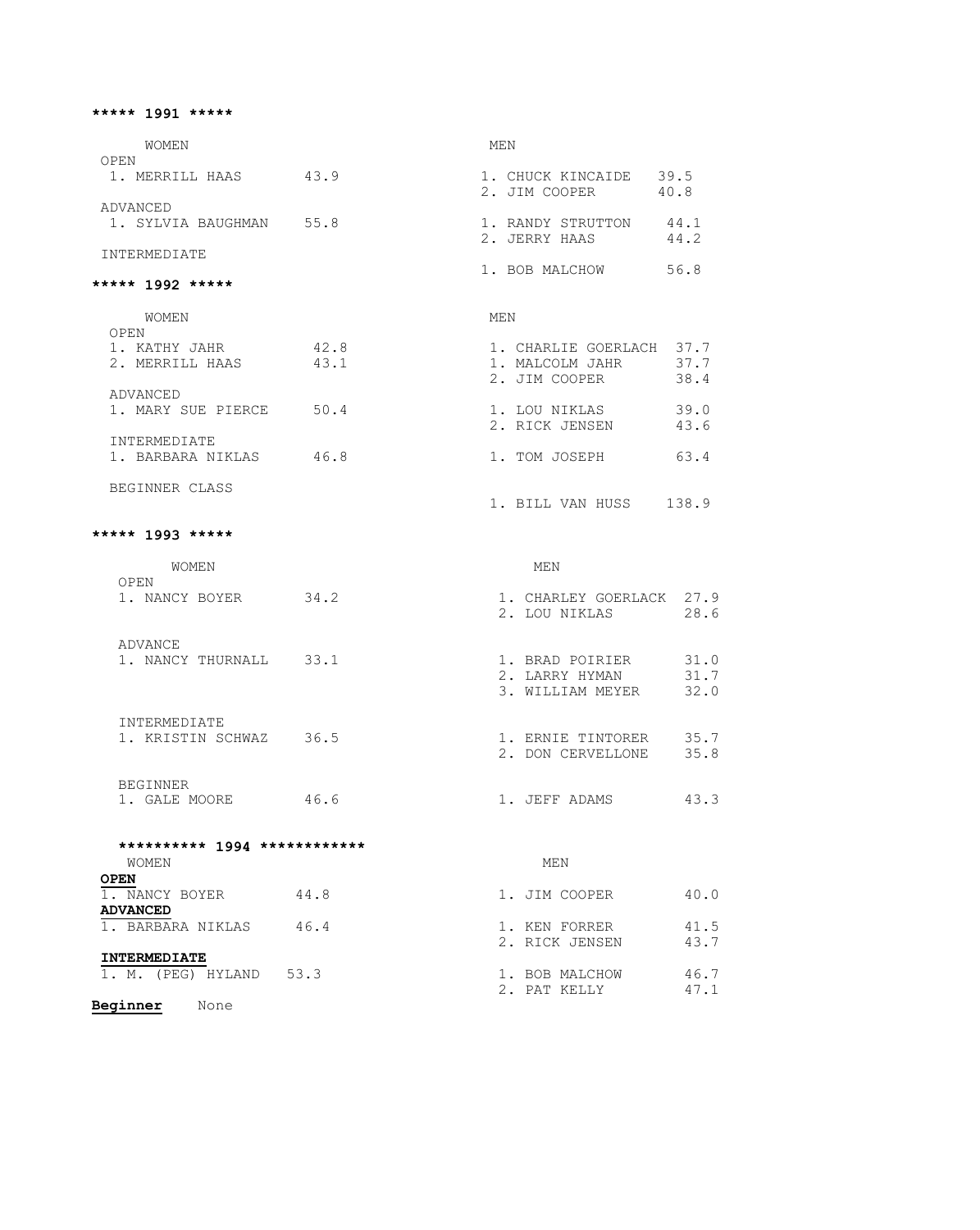#### **\*\*\*\*\*\*\*\*\*\*\*\*\* 1995 \*\*\*\*\*\*\*\*\*\*\*\*\*\***

|                                                                                                                       |              | (Held at Keystone) |                                                                                                                                   |                                              |                                                                    |
|-----------------------------------------------------------------------------------------------------------------------|--------------|--------------------|-----------------------------------------------------------------------------------------------------------------------------------|----------------------------------------------|--------------------------------------------------------------------|
| WOMEN                                                                                                                 |              |                    | MEN                                                                                                                               |                                              |                                                                    |
| Club<br>OPEN                                                                                                          |              | Nastar             |                                                                                                                                   |                                              |                                                                    |
| 1. Kathy Jahr 41.6 Silver<br>2. Myra Kincaide 42.1 Silver<br>3. Nancy Boyer 43.3 Bronze<br>Nancy Thurnall 46.9 Bronze |              |                    | 1. Chuck Kincaide<br>2. Malcolm Jahr<br>3. George Kish<br>Jim Cooper<br>Charles Goerlach<br>Marvin Shoemaker 41.2<br>Brad Poirier | 37.5<br>38.1<br>39.1<br>39.5<br>39.5<br>41.8 | Gold<br>Silver<br>Silver<br>Silver<br>Silver<br>Gold<br>Silver     |
| ADVANCED<br>1. Agnes Johnson 41.4 Silver<br>2. Dianne Parker 45.4<br>3. Pat Pontak 48.2                               |              |                    | 1. Chuck Hayes<br>2. Ken Duke<br>3. Bruce Hatamiya<br>Bill Meyer 41.8<br>Rick Jensen                                              | 40.0<br>40.2<br>42.2                         | Silver<br>Silver<br>41.0 Bronze<br>Silver<br>Bronze                |
| INTERMEDIATE                                                                                                          |              |                    |                                                                                                                                   |                                              |                                                                    |
| 1. Deborah Baird<br>2. Elaine Hamilton 48.4<br>3. Phyllis Duke                                                        | 46.2<br>51.2 |                    | 1. Don Cervellone<br>2. Bob Sabine<br>3. Scott Parker<br>Art Asson<br>Pat Kelly<br>Jack Calder<br>Bob Malchow                     | 43.3<br>43.6<br>44.2<br>45.2<br>45.5         | 43.0 Bronze<br>Bronze<br>Silver<br>44.5 Bronze<br>Bronze<br>Bronze |
| <b>BEGINNER</b>                                                                                                       |              |                    |                                                                                                                                   |                                              |                                                                    |
| 1. Karen Oseid<br>2. Kiki Dascoulias 71.7                                                                             | 62.5         |                    | 1. John Parkin                                                                                                                    | 56.5                                         |                                                                    |

# **\*\*\*\*\*\*\*\*\*\*\*\*\*\*\*\*\*\*\* 1996 \*\*\*\*\*\*\*\*\*\*\*\*\*\*\*\*\*\*\*\*\*\*\*\*\*\***

|               |                                              | HELD AT VAIL FEB 8TH) |  |                                                                                          |                                  |
|---------------|----------------------------------------------|-----------------------|--|------------------------------------------------------------------------------------------|----------------------------------|
|               | WOMEN                                        |                       |  | MEN                                                                                      |                                  |
| OPEN:         |                                              |                       |  | 1. Malcolm Jahr<br>2. Ken Duke<br>3. George Kish<br>Rick Jensen<br>Mary. Shoemaker 39.60 | 34.42<br>37.23<br>38.06<br>38.63 |
| ADVANCED:     | 1. Phyllis Duke 51.29<br>2. Kay Tracey 51.63 |                       |  | 1. Merle Avila<br>2. Jack Calder                                                         | 44.42<br>44.94                   |
| INTERMEDIATE: | 1. Fannie Daly 57.99                         |                       |  |                                                                                          |                                  |
| BEGINNER:     |                                              |                       |  | 1. John parkin                                                                           | 74.19                            |